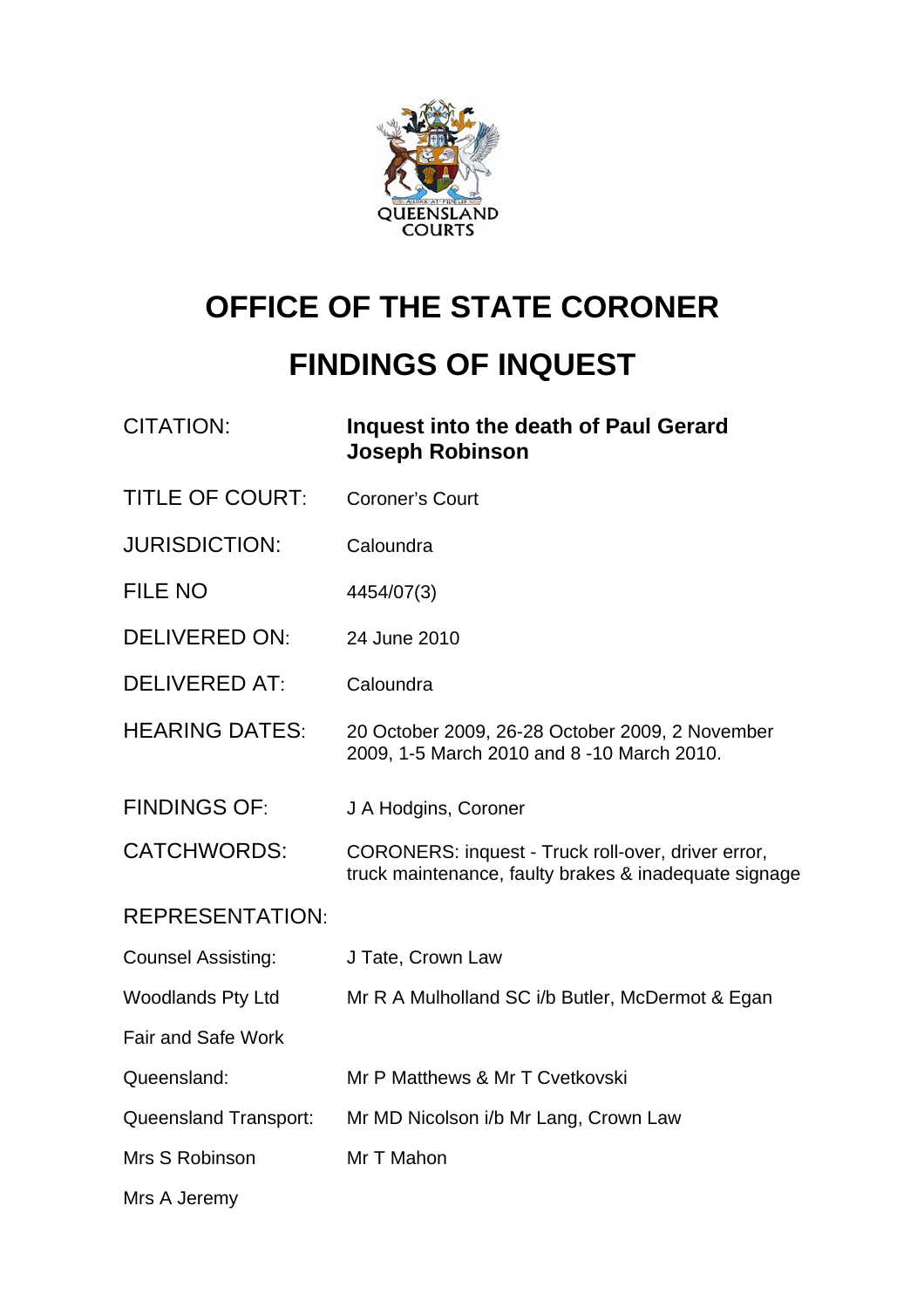# **Introduction**

[1] These are my findings in relation to the death of Paul Gerard Joseph Robinson ("Paul"). These findings seek to explain how his death occurred and consider whether any changes to policies or practices could reduce the likelihood of deaths occurring in similar circumstances in the future. The findings will be given to the family of the person who died and to each of the persons or organizations granted leave to appear at the inquest. A copy of the findings will be placed on the website of the Office of the State Coroner.

# **The Coroner's Jurisdiction**

- [2] A coroner has jurisdiction to inquire into the cause and the circumstances of a reportable death. If possible he/she is required to find:-
	- whether a death in fact happened;
	- the identity of the deceased;
	- when, where and how the death occurred; and
	- what caused the person to die.
- [3] An inquest is not a trial between opposing parties but an inquiry into the death. In a leading English case<sup>[1](#page-1-0)</sup> it was described in this way:-

*"It is an inquisitorial process, a process of investigation quite unlike a criminal trial where the prosecutor accuses and the accused defends… The function of an inquest is to seek out and record as many of the facts concerning the death as the public interest requires"* 

- $[4]$  The focus is on discovering what happened, not on ascribing guilt, attributing blame or apportioning liability. The purpose is to inform the family and the public of how the death occurred with a view to reducing the likelihood of similar deaths. As a result, a coroner is authorised to make preventive recommendations concerning public health or safety, the administration of justice or ways to prevent deaths from happening in similar  $circumstances$  in future<sup>[2](#page-1-1)</sup>.
- [5] A coroner must not include in the findings or any comments or recommendations or statements that a person is or may be guilty of an offence or civilly liable for something<sup>[3](#page-1-2)</sup>. However, if, as a result of considering the information gathered during an inquest, a coroner reasonably suspects that a person may be guilty of a criminal offence; the coroner must refer the information to the appropriate prosecuting authority<sup>[4](#page-1-3)</sup>.

 $\overline{a}$ 1 R v South London Coroner; ex parte Thompson (1986) 126 S.J.625 2

<span id="page-1-1"></span><span id="page-1-0"></span> $2^{\circ}$ s 46 Coroners Act 2003

<span id="page-1-2"></span> $3$  s 45(5) and 46(3) Coroner Act 2003

<sup>4</sup> s 48 Coroners Act 2003

<span id="page-1-3"></span>Findings of Inquest into the death of Paul Gerard Joseph Robinson 1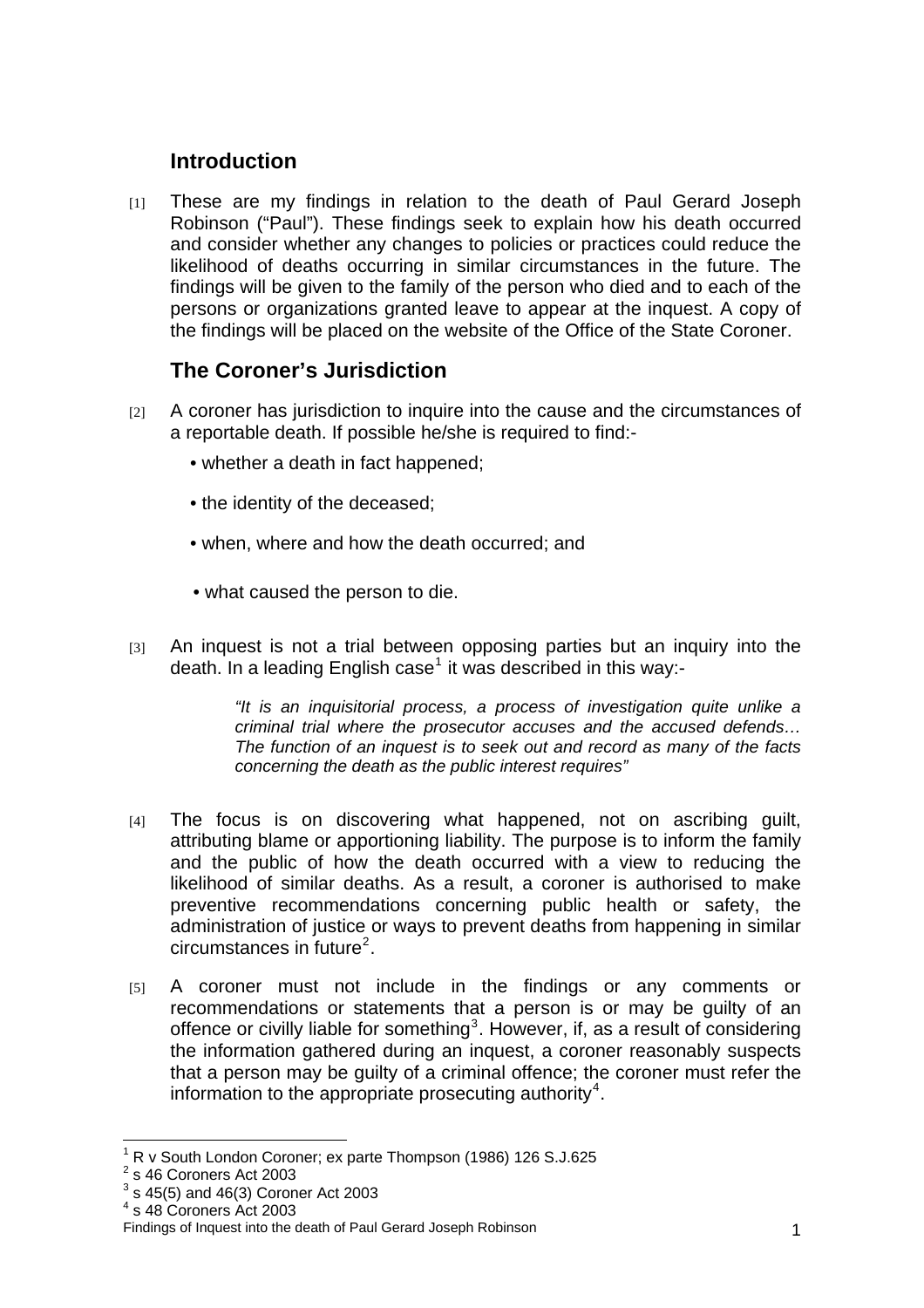- [6] Proceedings in a coroner's court are not bound by the rules of evidence because the court may inform itself in any way it considers appropriate<sup>[5](#page-2-0)</sup>. That doesn't mean that any and every piece of information however unreliable will be admitted into evidence and acted upon. However, it does give a coroner greater scope to receive information that may not be admissible in other proceedings and to have regard to its provenance when determining what weight should be given to the information. This flexibility is a consequence of an inquest being a fact-finding exercise rather than a means of apportioning guilt: an inquiry rather than a trial.
- [7] A coroner is to apply the civil standard of proof, namely the balance of probabilities. The approach though is that the more significant the issue to be determined, the more serious an allegation or the more inherently unlikely an occurrence, the clearer and more persuasive the evidence needed for the trial of fact to be sufficiently satisfied that it has been proven to the civil standard<sup>[6](#page-2-1)</sup>.
- [8] A coroner is also obliged to comply with the rules of natural justice and to act judicially<sup>[7](#page-2-2)</sup>. No findings adverse to the interest of any party may be made without that party first being given a right to be heard in opposition to that finding. It includes being given an opportunity to make submissions against findings that might be damaging to the reputation of any individual or organisation.

# **The evidence**

[9] All the evidence given during the inquest has been considered. Reference will be made to the evidence considered appropriate to record in these reasons and necessary to understand the findings made.

## **Queensland Police Service Investigation**

- [10] Senior Constable Christensen, Forensic Crash Unit, Colum conducted the forensic investigation into the accident.
- $[111]$  On arrival at the scene at 9:40pm he took up with Senior Constable Russell who was the first police officer to attend. He observed members of the Queensland Fire and Rescue Service extricating the entrapped body of Paul from the truck. He carried out an examination of the truck and the scene and recorded his findings. Gouge and scrape marks were noted on the roadway, as well as tyre markings. Measurements and a map were subsequently made of the tyre markings. He directed Senior Constable Russell to video record the rear nearside wheel of the truck in rotational mode.
- $[12]$  A police photographer was directed to take photos of the truck and the scene. A QPS mechanic was engaged to carry out a detailed inspection. Assistance was sought from Workplace Health and Safety Queensland and Queensland Transport. Statements were taken from persons who attended the scene, employees of Woodlands and other relevant persons.

<sup>&</sup>lt;u>5</u><br><sup>5</sup> s 37 Coroners Act 2003

<span id="page-2-1"></span><span id="page-2-0"></span><sup>6</sup> Briginshaw v Briginshaw (1938) 60 CLR 336 at 361 Sir Owen Dixon J

<sup>7</sup> Harmsworth v State Coroner [1989] VR 989 at 994

<span id="page-2-2"></span>Findings of Inquest into the death of Paul Gerard Joseph Robinson 2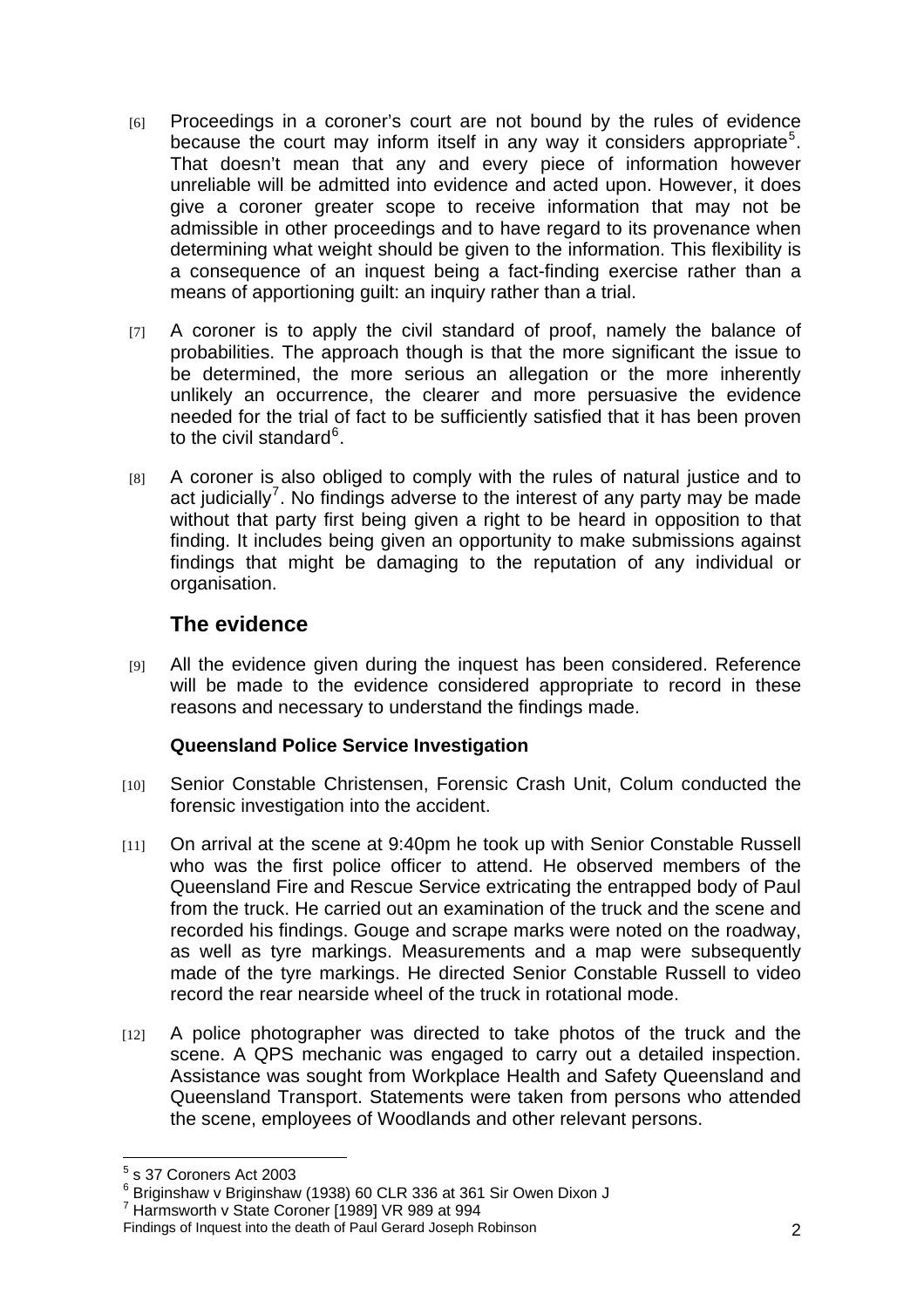[13] At the completion of the investigation, Senior Constable Christiansen compiled a detailed report for the Coroner<sup>[8](#page-3-0)</sup>.

## **Mechanical engineer's report**

[14] Dr Grigg, mechanical engineer was engaged on behalf of Woodlands to prepare an expert report on the cause of the accident<sup>[9](#page-3-1)</sup>. Dr Grigg has theoretical and practical expertise in motor vehicle investigation. His report was of great assistance in determining the factors that led to the accident.

## *Accident*

- [15] Paul was contracted through Forum A Pty Ltd to drive trucks for Woodlands HR Pty Ltd ("Woodlands"). The arrangement commenced on 11 September 2007.
- [16] On 25 September 2007, Paul was rostered to commence his shift at 3.00pm. He did not commence at that time due to the truck having a mechanical problem and was re-scheduled for a start at 10.00pm. Shortly after 6.00pm he received a telephone call to attend to commence the shift. He arrived at the workplace at approximately 6.45pm and attended to the loading of 13.12 tonne of horse pellets on to the hoppers of the truck. The total weight of the truck was 26.3tonnes. He then departed for delivery to a farm at Kenilworth.
- [17] Whilst descending the Maleny Kenilworth Road, Conondale about 8.30pm Paul lost control of the truck negotiating a left hand bend and the truck overturned. The driver's side of the truck came into collision with the bitumen surface of the roadway and then slid in a north-west direction before coming into collision with the W-beam guard rail positioned on the northern side of the east bound lane.
- [18] The impact caused dislodgment of the W-beam and the truck continued over the embankment. The front portion of the truck came into collision with a large tree entrapping Paul. Emergency services arrived. However, during extrication Paul was pronounced deceased.
- $[19]$  It was dark at the time of the incident. Weather conditions were fine and clear. The road surface was dry bitumen in good condition. Paul's truck was the only vehicle on the roadway travelling in a westerly direction. No other vehicle attributed in any way to the cause of the incident.

#### *At the scene*

[20] Jonathan Anthonysz was the first person to the scene. Just before 8:30pm he was talking on the phone on the back patio of his home which is a short distance below the scene. He heard the truck coming down the hill and then a large explosion which was the truck going over followed by a second bang which was the truck hitting the guard rail. He remembers hearing lots of air coming out of the truck, a hissing sound. The clutch could be heard roaring

<sup>&</sup>lt;sup>8</sup> Exhibit 1

<span id="page-3-1"></span><span id="page-3-0"></span> $^9$  Report dated 23 February 2010 Exhibit No. 17

Findings of Inquest into the death of Paul Gerard Joseph Robinson 3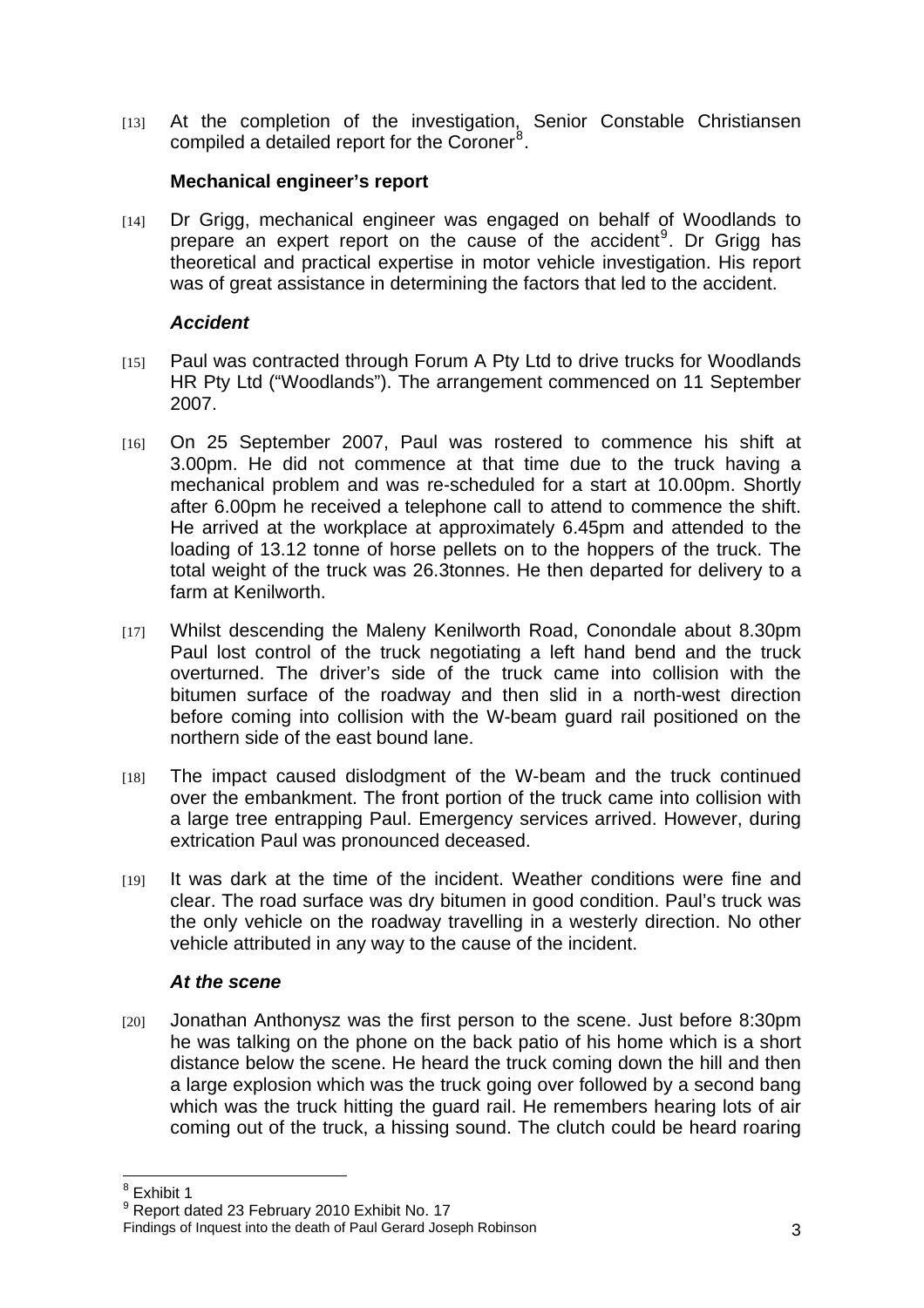as if it were in low gear and lots of high revs from the engine. He called triple O.

- $[21]$  As he drove his car along his driveway to the accident scene, he could not see anything except a massive cloud of dirt dust just folding down the hill and the stink of brakes.
- [22] He went down to the truck and could see that he could not do anything for Paul. He went back home and rang triple O again. He then went back to the scene where he saw David Johnson and Ashleigh Nichols.
- $[23]$  As the truck came down the road, he recalled hearing the selectors taking on a new gear. The revs of the truck indicate the truck was gearing down.
- [24] Mr Houlihan in his evidence said that the excessive hissing sound was the engine over revving due to excessive speed for the gear engaged. The truck was not slowing down.
- [25] David Johnson and Ashleigh Nichols were driving the road, noticed the scrape marks on the road and the safety rail missing. The back end of the truck was over the embankment. David Johnson went down to Paul and saw that he was badly pinned from the waist down under the steering wheel. Paul was still alive and coherent. He released Paul's seat belt, as well as attempting to assist him and comfort him.
- [26] Senior Constable Russell was the first response police officer to the scene.
- [27] James Houlihan, Tow Truck driver, Claytons Towing Service arrived at the scene after 10:00pm, approximately 10:15pm. He was an impressive witness demonstrating considerable mechanical and tow truck experience having attended hundreds of accidents. He had a thorough practical understanding of the driving and mechanics of trucks.
- [28] He examined the truck to prepare it for towing. He disconnected the tail shaft at its rear universal joint and observed that the push rods of the rear power brake chambers were fully extended and that the brake drums were cool indicating failure. He rotated the rear wheel of the truck without the insertion of the release tool into the power/air chamber. James Houlihan said that the brakes were out of adjustment. He subsequently fitted the caging tools into the rear ends of the maxi brake so as to compress the brake springs to allow free rotation of the wheels when towing. He towed the truck back to Claytons Towing yard at Bli Bli.
- $[29]$  He said that he touched all the brake drums on the drive axles and, whereas those on the front drive axle were quite warm, those on the rear drive axle were "almost cold" indicating to him that the front brakes had been operating and the rear had not been operating very well at all. He acknowledged that he had only felt the drums on the upturned side of the vehicle. He further conceded that the brakes described as cold may have been operating but how efficiently was not known.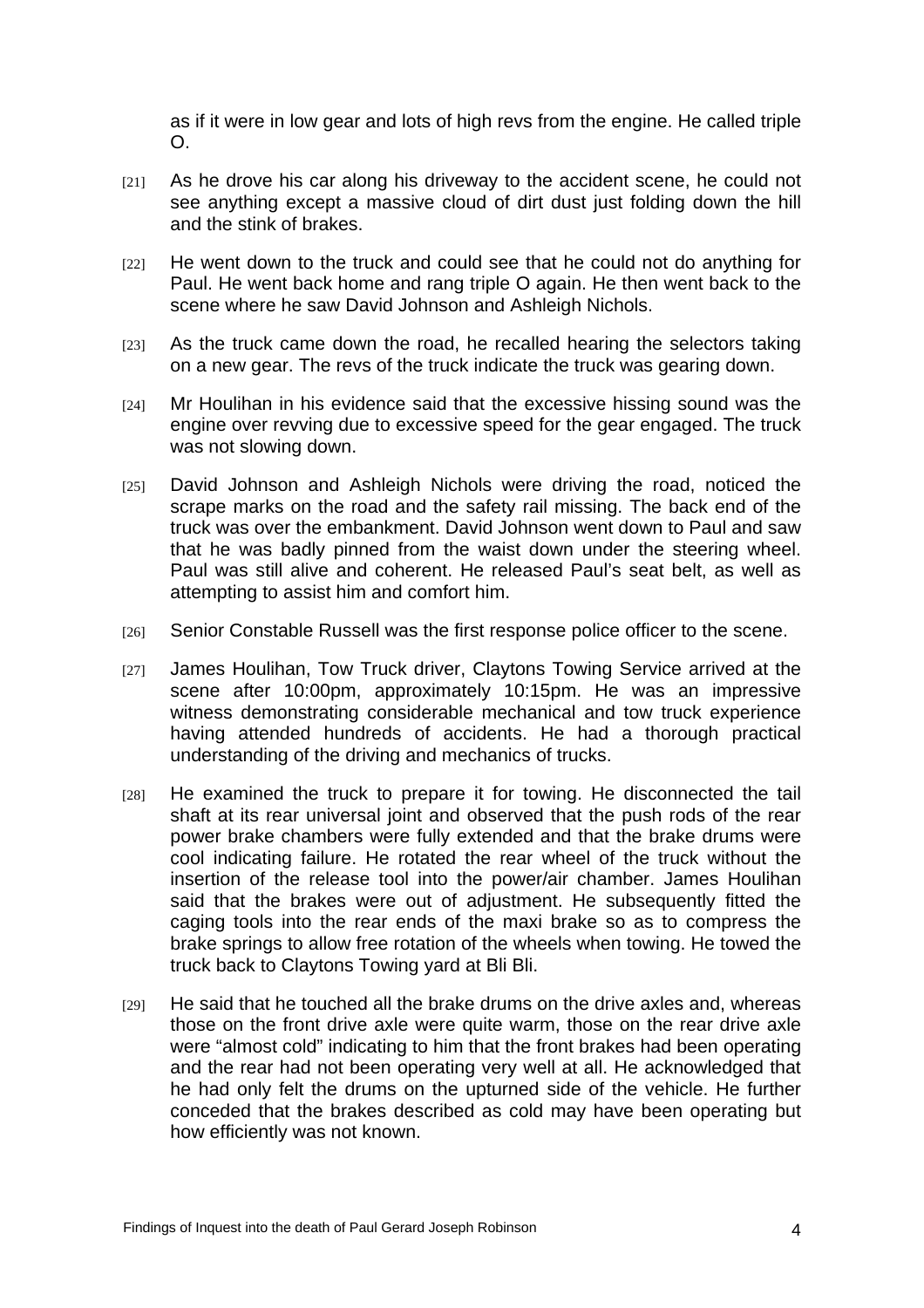- [30] The submission that his evidence about the warmth of the brakes was unreliable is not accepted. He arrived at the scene within two hours of the accident. At what time he inspected the brakes is an unknown. What is known is that he felt a difference in the temperature between the front and rear brakes. Also Senior Constable Christiansen confirmed that the brakes were of different temperature. The brakes were not working efficiently.
- [31] The variation in heat indicated to this experienced vehicle examiner/mechanic that the front brakes had operated to a certain degree and the rear brakes had not been operating very well at all due to lack of adjustment or linings or both.
- [32] Also the evidence of tyre markings on the roadway is consistent with the notion advanced from James Houlihan's evidence that the front brakes were working and that some of the back brakes were working. To what extent the brakes were working is unknown.

## *Tyre Markings*

- [33] Tyre markings were observed commencing on the descent of the westbound lane extending for a distance of 231 metres prior to the truck overturning. The tyre markings were of light texture indicating brake application. Senior Constable Christensen and Senior Constable Knight took measurements of the tyre markings and a map was prepared  $10$ .
- [34] The tyre markings commence with dual rear wheel marks, being on the passenger side, the mark nearest the curb 35 metres and the outside of the dual wheel 37 metres. On the driver's side, the inside wheel measurement was 17 metres and the outside wheel measurement 19 metres. The markings indicate the passenger side tyre was off the bitumen.
- [35] The next markings indicate scuffing the road, like a bouncing effect. This may have been due to shifting of the load causing bouncing to the rear drive wheels. The subsequent markings were single lines, on the driver's side being 19 metres in length and on the passenger's side 13 metres in length.
- [36] The next markings were dual rear wheel markings being 7 metres on the passenger side and 6 metres on the inside of the wheel. Next were rear dual wheel marks again being 12 metres on the passenger side and 11 metres on the inside of the wheel.
- [37] The front steer wheel is the next marking being 21 metres in length.
- [38] The rear dual wheel marks occur next with the passenger side 21 metres in length and the driver's side 58 metres in length. This marking crosses over the front steer wheel marking. This braking then continues for another 45 metres, then 8 metres and then 11 metres. The last steer wheel marking is 62 metres in length. The last dual rear wheel marking is 26 metres in length.
- [39] Dr Grigg in his evidence was of the view that the dual markings indicated rear brake application. On the curve, prior to where the rollover occurred

 $\overline{1}$  $10$  Exhibit 3

<span id="page-5-0"></span>Findings of Inquest into the death of Paul Gerard Joseph Robinson 5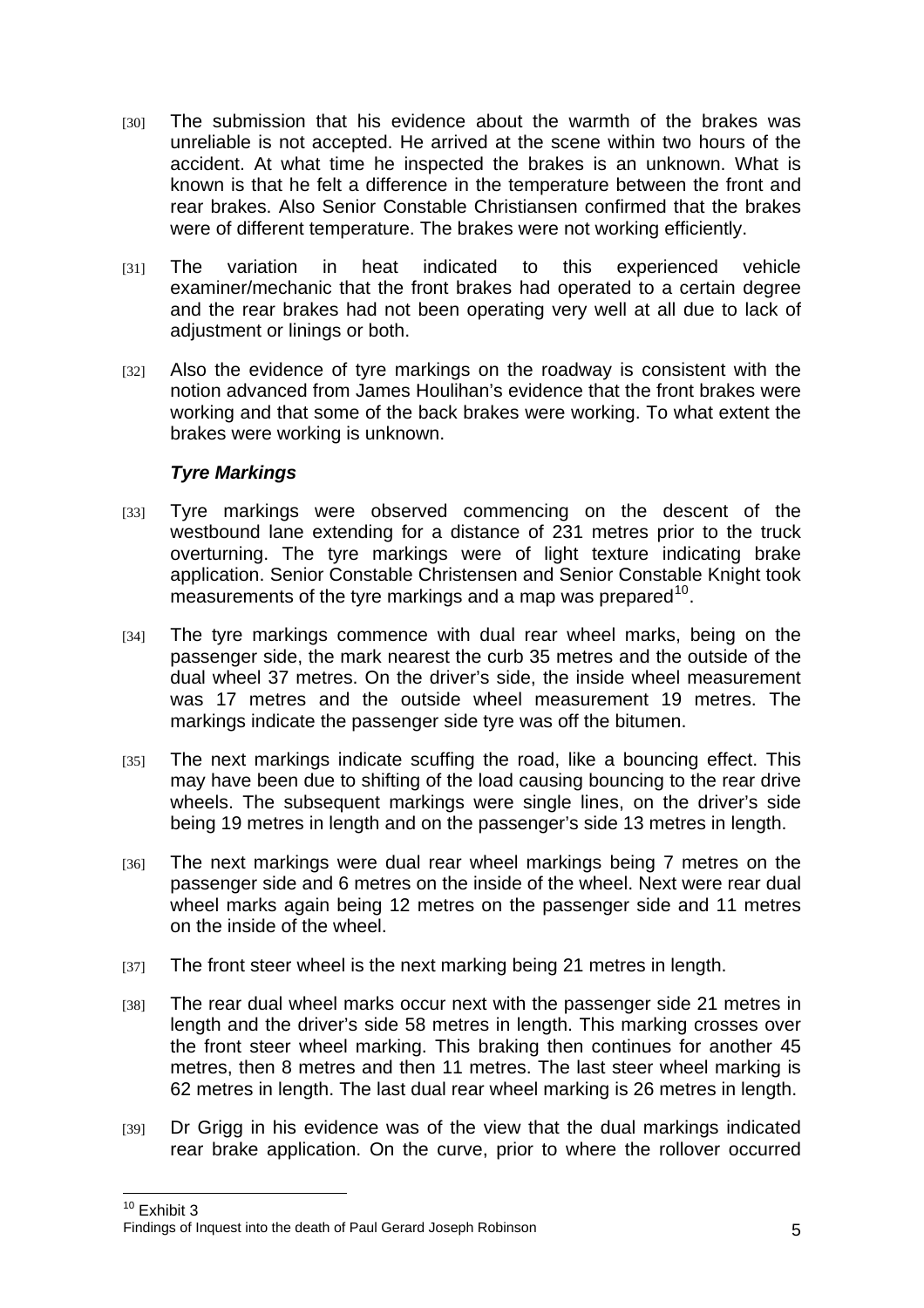there is an indication of yawing, indicating the truck was having difficulty in making the curve. This may have been due to the truck being at a higher speed than the advisory speed or Paul realising the speed was too high and took corrective action. The markings are consistent with an experienced driver trying to flatten out the curve as he approached it by getting over to the right to obtain more radius to get around the curve and then cut back across it.

## *Analysis*

[40] The brakes were out of adjustment and operated unevenly. A difference in temperature was observed between the front and rear brakes. An experienced mechanic noticed the difference in temperature, which indicated uneven application and that the brakes were not working efficiently. He was able to rotate the rear wheel without the insertion of the release tool into the power/air chamber. Also, the tyre markings were not as would have been expected. The tyre markings were light. The tyre markings indicate brake application; but not heavy brake application. A truck of such weight would expect to leave a heavier tyre marking in colour. The extent of brake application influences the degree of tyre marking. The front brakes worked more effectively than the rear brakes.

## *Autopsy findings*

[41] On 28 September 2007 an autopsy was carried out by Dr Van Vuuren at the John Tonge Centre. He found there were multiple abrasions, lacerations and bruises. Internally, there were fractured ribs, spinal vertebrae fracture and total laceration of the popliteal artery and vein. The cause of death was multiple injuries.

#### *Maleny Kenilworth Road*

- [42] The incident occurred on the Maleny Kenilworth Road 172 metres east of Upper Cedar Creek Road. The roadway consisted of two lanes, one lane for eastbound traffic and one lane for west bound traffic. A speed limit of 100 kilometres per hour applied. Advisory signs were installed at the commencement of the descent and the conclusion of the descent:-
	- "VERY STEEP DESCENT NEXT 4.04km" with a diagram showing a 10% gradient at the commencement of the descent. The sign is located near the Curramore/Kidman Creek road turnoff;
	- "TRUCKS &BUSES MUST USE LOW GEAR" followed by a 60km located at chainage 8.69km i.e. 3.75 km prior to incident sight;
	- "TRUCKS USE LOW GEAR" and diagram showing steep gradient located 100m after the commencement of the level section prior to the final descent; and.
	- "END TRUCK & BUS LOW GEAR AREA" at conclusion of descent at base of Upper Cedar Creek Road at chainage 12.75km.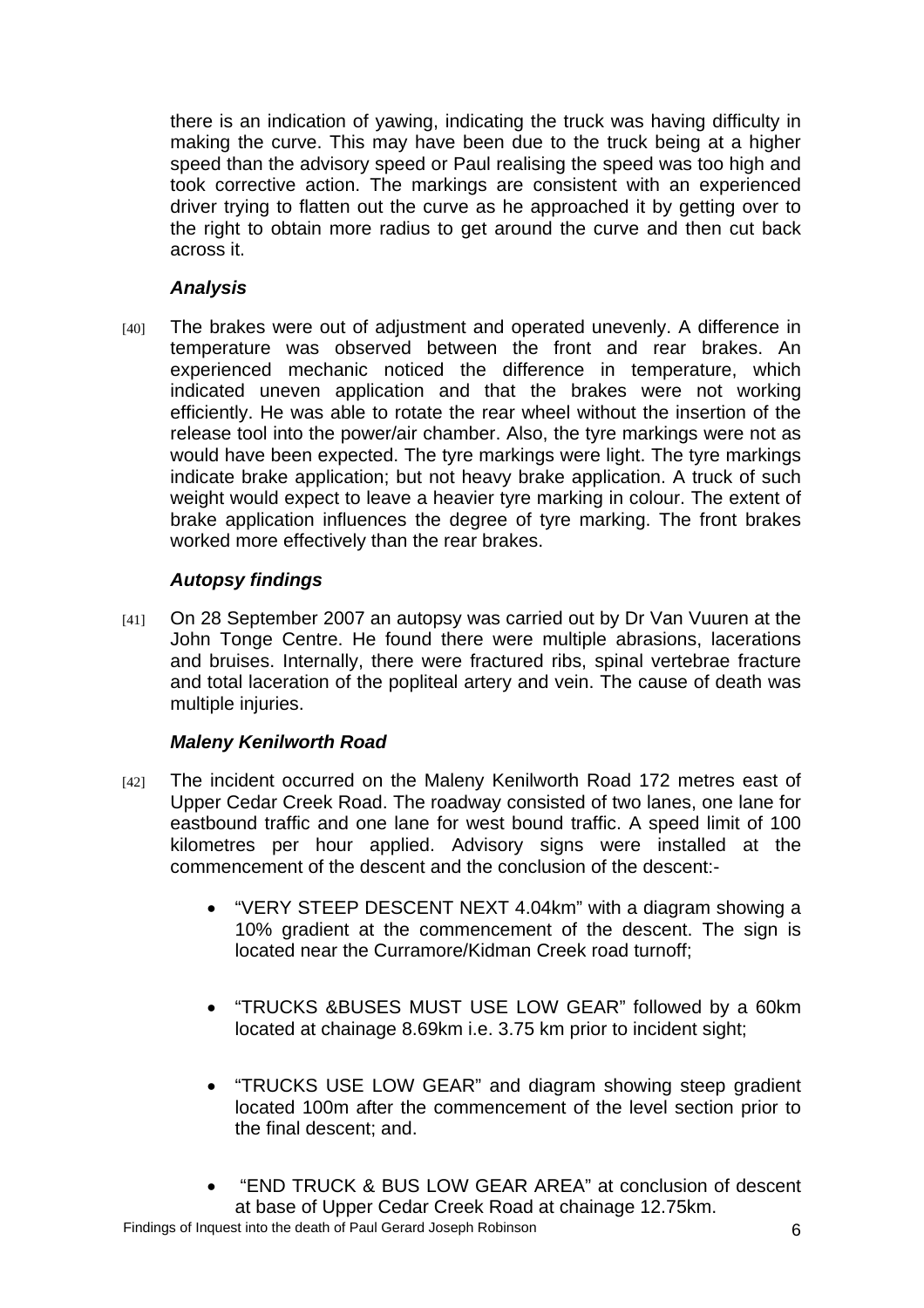- [43] The roadway gradient at the area of impact is an 11.2% descent for vehicles travelling in a westerly direction.
- [44] The location of the incident is at a sharp left hand bend near the end of a steep descent of 4 kilometres.
- [45] Dr Grigg described the road from the top of the range as containing three steep sections broken up by two level sections, as follows:-
	- The first steep section commences from the top of the range. This point is 100m past the sign "Very Steep Descent next 4.04km use low gear". The length of this section is 1.2km and ends at Devil's Elbow. The grade is about 10%.
	- The first level section is .4km in length, with a slight crest.
	- The middle steep section is .4km in length.
	- The second level section is .45km in length.
	- The final steep descent is 1.25km in length. It has two left hand curves of similar radius. The grade is about 10%.
- [46] There are several 60kph advisory signs and curve signs along the upper portion of the road. About 100m from the commencement of the second level section is a sign showing steep gradient and "Trucks Use Low gear". An advisory speed posted on the curve sign is 50kph. There is an arrow sign on the left-hand bend prior to the accident bend; but not on the accident bend.
- [47] At the top of the descent is the warning of a long steep descent for the next 4.04km. There is a warning of a steep descent and trucks use low gear prior to the commencement of the level section and then the steep descent doesn't happen as it is a level section. For about .4km it is level and then the steep descent happens. Dr Grigg felt "It's almost like a trap, that he – he's got a warning which looks like a false warning, and then suddenly he is into it<sup>"[11](#page-7-0)</sup>. He therefore considered that the sign should be moved closer to the top of the decline to the scene. The existing signage was too far (about 350m) from the commencement of the final decline. Dr Grigg acknowledged that he had not referred to the Manual of Uniform Traffic Control Devices to determine whether the existing signage contravened its requirements.
- [48] Kumar Panchal in his report for Queensland Transport dated 11 March 2008 set out a diagram of the road that details the signage and conditions of the road at the time. The report noted that the road had not been the subject of repeated accidents. There were two prior accidents on this section of the road, namely 22 July 2007 and 9 July 2004. Both previous accidents were single vehicle accidents involving motor cycles. On neither occasion was the person involved in the accident fatally injured.
- $[49]$  A number of persons experienced in driving trucks gave evidence<sup>[12](#page-7-1)</sup>. The common theme was that an experienced truck driver descending the Maleny

<span id="page-7-0"></span> $\overline{a}$  $11$  T 6-96

<span id="page-7-1"></span> $12$  Christensen T 2-71/74, Houlihan T 3-11/12, 115/116, Wild T 8-112/113, English T 9-55/56 and Francis T 4-42/43, 53/54

Findings of Inquest into the death of Paul Gerard Joseph Robinson 7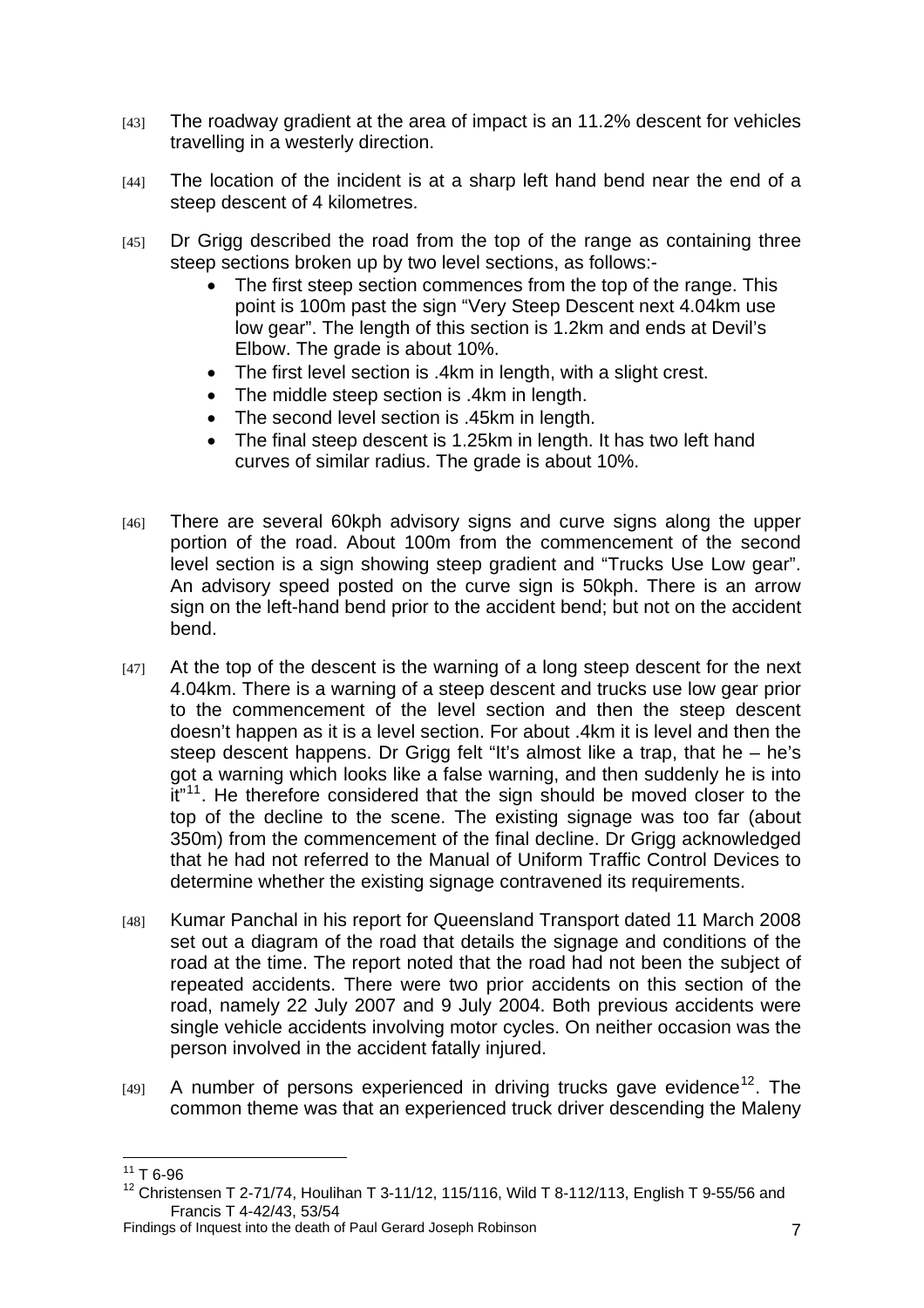Kenilworth road would engage a low gear at the top of the range and remain in that gear until the bottom. Stephen Houlihan said<sup>[13](#page-8-0)</sup>:-

"*Gear selection at the top of the hill is a critical thing especially in that type of country".* 

Graeme Wild who did Paul's induction emphasised  $14$ :-

"*You just be aware at the top and stay – find yourself your lowest gear and just stay in that gear, even when you do flatten out, just stay in that gear, even when you do flatten out, just stay in that gear and it'll take you another minute to get along that flat section, but …..you're still in control of everything when you hit this other steep section".* 

He agreed that a sense of needing to be cautious was second nature to an experienced truck driver.

## *Analysis*

[50] The Maleny-Kenilworth Road descent is a steep descent and needed to be approached with caution. An experienced driver would put his truck into low gear at the top of the range and keep it in that gear on the descent. While the number of accidents on the road had been minimal, Dr Grigg felt the signage prior to the final descent should have been located closer to the descent. This opinion is agreed with. Where the signage is currently located is almost like a trap, like a false warning. The warning signage at the top of the range would indicate to an experienced driver to put the truck in a low gear and stay in that gear until the foot of the range.

# *Driver*

## *Experience*

- [51] Paul was born on 18 July 1957. He enlisted in the Australian Army on 4 July 1977 and honourably discharged in July 2003. His army service was as a member of the Royal Australian Corps of Transport. He gained experience in the operation of numerous types of heavy vehicles. Competency level had been achieved in the operation of a loaded multiple-axle trailer.
- [52] On discharge, he undertook courses conducted by Mining Training Services, Joondalup, Western Australia – namely "Conduct Haul Truck Operations" and "Conduct Front End Loader Operations".
- [53] Paul commenced employment through Forum-A Pty Ltd, a labour hiring company, on 10 September 2007. This employment was for sixteen days until his death on 25 September 2007.

# *Induction*

[54] On 31 January 2006, Mr Elks, Managing Director, Woodlands signed off on a HSEQ Job Risk Analysis which identified for driving trucks that the action be implemented was:-

 $\overline{a}$  $13$  T 3-110

<span id="page-8-1"></span><span id="page-8-0"></span> $14$  T 8-112/113

Findings of Inquest into the death of Paul Gerard Joseph Robinson 8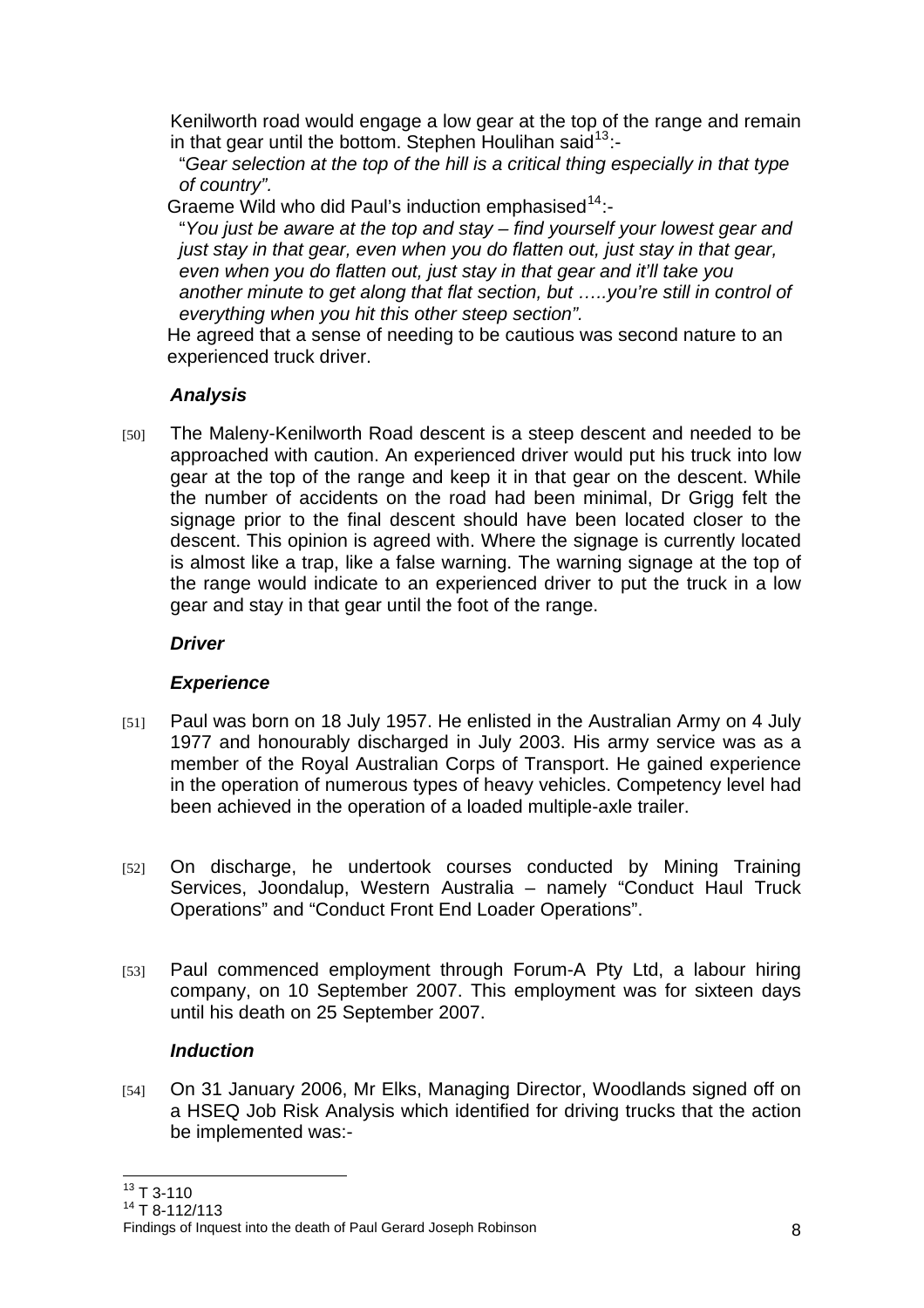"Instruction/supervision in driving techniques/safe delivery routes for up to 1 week, so far as is practically possible, to familiarise drivers with all delivery routes and associated risks."

- [55] Graeme Wild was responsible for Paul's induction. He was selected on the basis he was an experienced driver and had worked for Woodlands for many years. He showed Paul the yard procedures, safety checks on the trucks and delivery procedures. Paul was taken by him on a number of occasions down the Kidaman Creek Road route known as "suicide road", when going to the farms near Kenilworth. This was the destination Paul was heading to on 25 September 2007. He emphasised to Paul that this route was the safe route to the farms near Kenilworth. He had no knowledge of Paul having travelled the Maleny-Kenilworth Road while working for Woodlands. He suggested that Paul may have missed the turn and then continued along the Maleny-Kenilworth Road.
- [56] Graeme Wild said that Paul took a while to get used to the gears. It was simply not knowing where the gears were and not getting the right revolutions of the engine to let it go in properly. In the field at times he experienced difficulty with finding the gears and would crunch them. However, he was satisfied as to Paul's competency once he got used to the trucks.
- [57] Neil Smith also showed Paul the delivery routes and requirements; but did not take Paul to the farms near Kenilworth and thus did not travel the Kidaman Creek road with Paul.
- [58] Both these experienced drivers with Woodlands preferred the Kidaman Creek Road.

## *Analysis*

- [59] Paul was an experienced truck driver competent to drive the truck. His induction was carried out by an experienced and cautious driver of trucks. Whilst his instructor did not have an instructor qualification for training, he was well able to carry out Paul's induction. He did refer to Paul initially crunching gears; but was satisfied as to his competency once he got used to the truck.
- [60] He was informed and shown the preferred route by experienced drivers to the farms near Kenilworth was the Kidaman Creek Road. There was no evidence that he had previously driven a truck on the Maleny-Kenilworth Road. Also, there was no evidence that he had familiarity with the road or familiarity with driving a loaded truck on this road, let alone at night. Consistent with the lack of record keeping at Woodlands, no record was kept of the training given to Paul or the assessment that he was competent to drive the trucks and was familiar with delivery routes.

## *Truck*

[61] The truck driven by Paul was an International 2350G Iveco Acco model year 01/2006 Registration Number 764-UFZ purchased on 16 January 2006.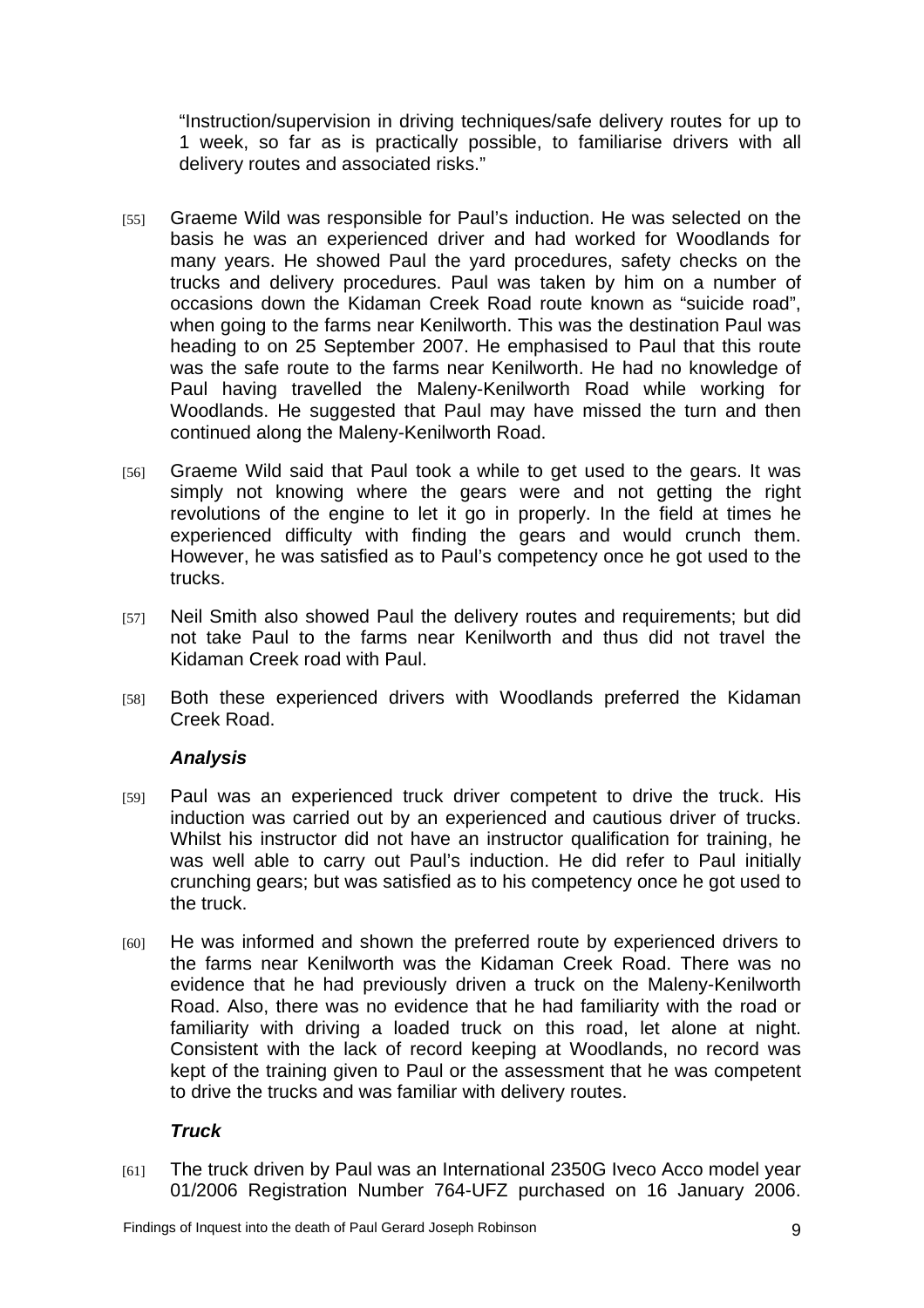After the truck was purchased from Hi-Way 1 it was fitted out and was initially serviced by them under the manufacturer's warranty. Thereafter mechanical servicing in the main was carried out by Woodlands.

- $[62]$  The truck was equipped with a 6 cylinder Cummins diesel engine driving the rear axle with an 11 speed manual gear box. The engine was equipped with an exhaust brake.
- [63] Dual air S cam brakes were fitted. Spring activated park/emergency brakes were fitted to the second steer and the rear (drive) wheels. A compressor provided air to the braking system. The air brake system was such that multiple brake applications of even very short duration had the potential to deplete the air from the system since a certain amount of air is lost on each application.
- [64] The evidence of the drivers who had driven the truck was that there had not been problems in driving the truck. Sterling Francis who was critical of the maintenance of the Woodlands trucks, had driven the truck many times and had not experienced any mechanical or braking problems.
- [65] On 25 September 2007 Graeme Wild drove the truck to the McIntyre farm, near Kenilworth via the Kidaman Creek road without experiencing any brake problems. The truck broke down at the McIntyre farm and the mechanic Michael Brown was called out to fix the problem. He performed checks and found moisture in one of the main supply plugs from the ECM. He rectified the problem; but noted in his notebook "needs diagnostic check asap".
- [66] Senior Constable Christensen sought to obtain records from Woodlands on the mechanical servicing of the truck. After contacting Mr Elks, Managing director he attended upon the officer authorised to release the information, Graham Nicholson, accountant. On 29 November 2007 he was provided with copies of:-
	- pro forma Daily Vehicle Maintenance Checklist;
	- Time sheet pay periods ending 18 and 21 September 2007;
	- Tax Invoices indicating loading of truck; and
	- Vehicle Service Book.
- [67] While a signed statement was obtained from the mechanic Michael Brown on 10 July 2008; no statement was ever obtained from the head mechanic Graham Pacey. Michael Brown's statement principally related to the incident at McIntyre farm on 25 September 2007; but did say that servicing of the truck occurred at 250 hour intervals. This contrasted with Graham Pacey's evidence at the hearing that servicing occurred at 300 hour intervals.
- [68] The documentation provided by Graham Nicholson was well short of the information that the company had in it's possession. It is noted that Mr Elks spoke to Senior Constable Christensen on 28 November 2007 and indicated that he had received information from a contact in Brisbane from Queensland Transport that FCU member's had alleged that his machinery including trucks were defective. Mr Elks further advised that such comment would be denied and that the report to the Coroner is based on fact and fact only. This telephone conversation highlights the understandable concern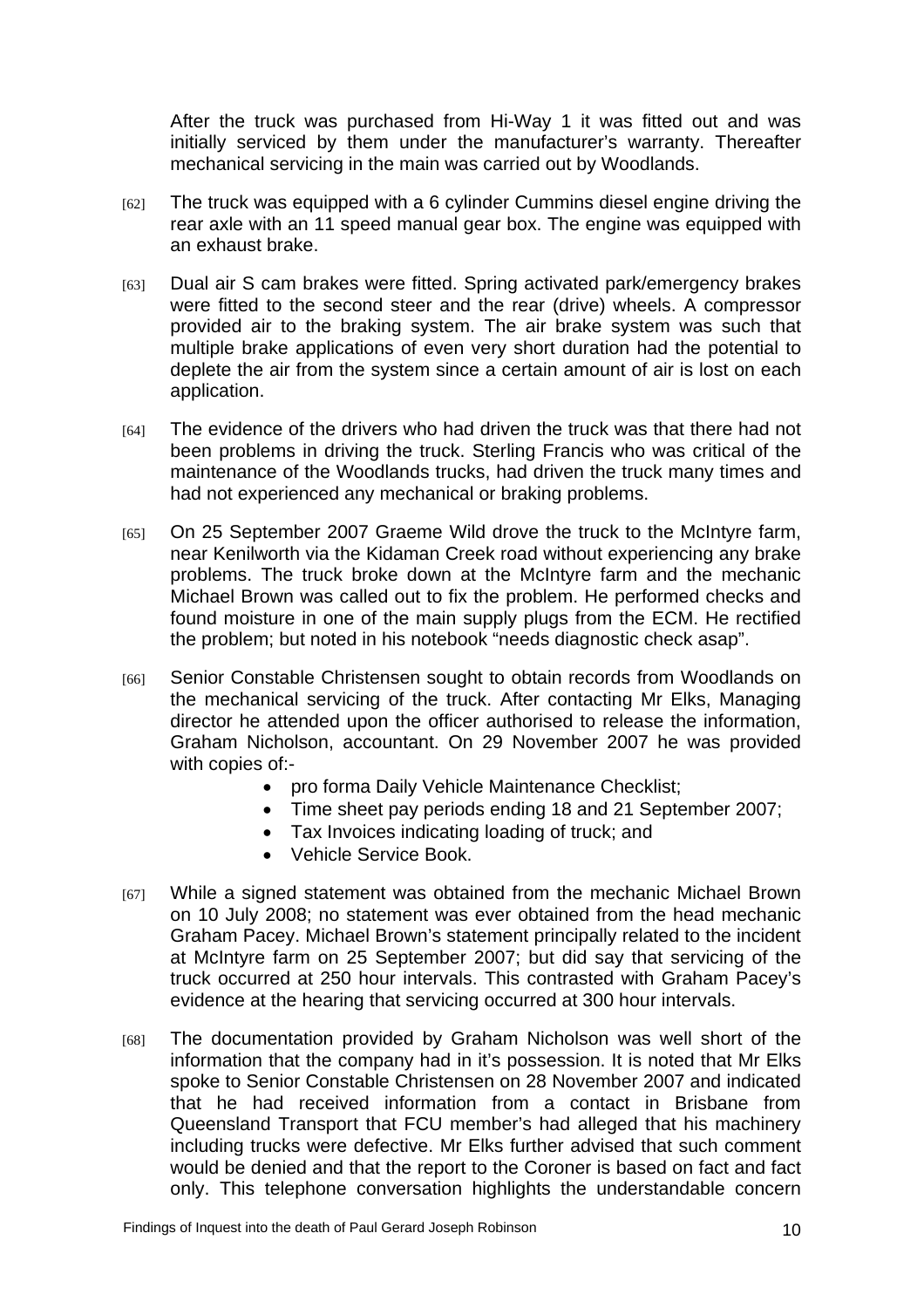that the company had as to what would come out of the investigation. The company and its employees were less than fulsome in its co-operation and diligence in supplying information to Senior Constable Christiansen.

- [69] An example of the lack of diligence was that up until the ninth day of hearing was it appreciated that the time sheets would provide information on the servicing of the truck. The Vehicle Service Book and Job Cards were very incomplete and poorly recorded details of servicing. Production of such documents so late in the piece left open the contention made by the representative of the widow that the documents had been concocted. Having heard evidence from Michael Brown and Graham Pacey and after examining the documents, this assertion is not accepted. It was simply poor record keeping.
- [70] Given the farcical situation that evolved with the production of the time sheets on the tenth day of the hearing; it is somewhat surprising that Mr Elks could have even contemplated not getting an adverse report when Mr Molenaar conducted his audit in November 2007. That audit is not inconsistent with the poor quality of the mechanical servicing documentation produced at the hearing. The management desire to undertake a selfaccreditation was not matched with follow through in the workshop. Realistically, it would not seem to be uncommon for such systems to take several years to bed down, as it would require considerable training effort, cultural change and extra work from the employees in recording information to the requisite standard. The further review of Peter Simmons of Coastal Training & Audit Services conducted in January 2008 bears out that the company had some considerable way to go in the recording of necessary information.
- [71] The source documents evidencing the services performed on the truck were:-
	- Vehicle Service Book;
	- Job Card; and
	- Mechanical Time sheets.
- [72] Little credence could be given to the Daily Vehicle Maintenance Checklists as the evidence at the hearing was that they were used haphazardly and not accurately completed. Other services were performed on the truck from time to time by the vehicle supplier Hi-Way 1.
- [73] From the beginning of 2007 the following mechanical services were performed on the truck:-

| 6 January 2007                     | Service tie rod, air leak (4.5 hrs)                                                           |
|------------------------------------|-----------------------------------------------------------------------------------------------|
| 15 January 2007                    | G box oil top up & check (.25hr)                                                              |
| 16 January 2007                    | R&R rear tyres & rims (1.5 hr)                                                                |
| 2 February 2007<br>7 February 2007 | Top up gear box & hyd oils (1hr)<br>parts & services, PTO pump, Diff Oils &<br>brakes (10 hr) |
| 23 February 2007                   | Fix rod end & tyres. Fill hydraulic oil (3hr)                                                 |
| 26 February 2007                   | Service                                                                                       |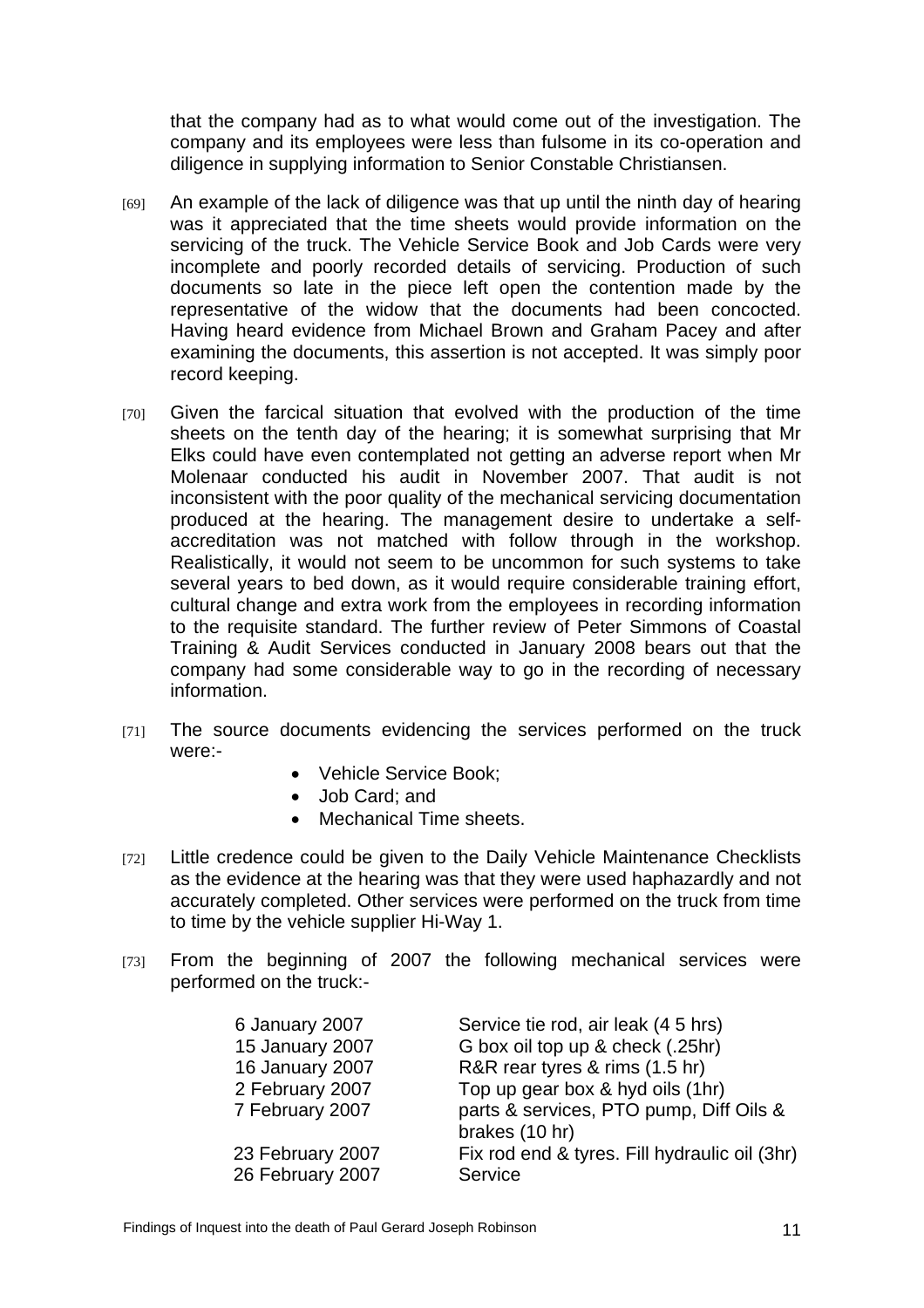| 9 March 2007<br>hyd oil (2hr) | Check exhaust, drain air tanks,                            |
|-------------------------------|------------------------------------------------------------|
| 21 March 2007                 | Replace tyre (.5 hr)                                       |
| 26 March 2007                 | Tyres, hyd oil, lights (2.5 hrs)                           |
| 4 April 2007                  | Serviced, greased, checked all oil & fluid                 |
|                               | levels were correct (6 hrs)                                |
| 11 April 2007                 | Finish off service, greased all nipples on<br>truck (3hrs) |
| 18 April 2007                 | Ex manifold, gaskets, r& R drive belt (9.5)                |
|                               | hrs)                                                       |
| 24 April 2007                 | Adjust front brakes, AC belt, buzzer 3                     |
| hrs)                          |                                                            |
| 15 May 2007                   | Tyres (.5hr)                                               |
| 16 May 2007                   | Service and check steering (3.5 hrs)                       |
| 22 May 2007                   | Service, R& R fuel 7 water filters (2.5hrs)                |
| 12 June 2007                  | Adjust clutch (1hr)                                        |
| 18 June 2007                  | Oil leaks, tyres (2hrs)                                    |
| 20 June 2007                  | Air leaks, drain water out of air system                   |
|                               | $(1.5 \text{ hrs})$                                        |
| 21 June 2007                  | ECM check by Hi-Way 1                                      |
| 16 July 2007                  | Tyres etc (1hr)                                            |
| 18 July 2007                  | R&R rear axle drive tyres x 4 (1hr)                        |
| 26 July 2007                  | Adjust brakes, start service (1hr)                         |
| 10 August 2007                | Repair air brake & light (2hrs)                            |
| 21 August 2007                | Adjust brakes, service engine (2.5 hrs)                    |
| 7 September 2007              | Injector lines (7.5 hrs)                                   |
| 10 September 2007             | Fuel leaks, top up oil (2hrs)                              |
| 25 September 2007             | Go to property, get truck started etc (3.5)                |
| hrs).                         |                                                            |

For each of the services, the names of the mechanic who performed the service is recorded.

## *Analysis*

<span id="page-12-0"></span> $\overline{1}$ 

- [74] The truck was regularly serviced on a monthly basis. The brakes were last adjusted on 21 August 2007 and were due for a further adjustment. The last recording of drainage of water out of the air system was on 20 June 2007.
- [75] Both Michael Brown and Graham Pacey gave evidence that the truck was regularly and adequately serviced by reference to the Vehicle Service Book, Job Card or Tine Sheet. Michael Brown was able to confirm that he had mistakenly recorded a service in the Vehicle Service Book as having occurred on 21 July 2007, instead of 21 August 2007. His version was supported by the entry in his notebook $15$ .

#### *Mechanical Inspection*

[76] Mr Georgas a Vehicle Inspection Officer with the Queensland Police Service inspected the truck at Claytons Towing, Bli Bli on 3 October 2007. Mr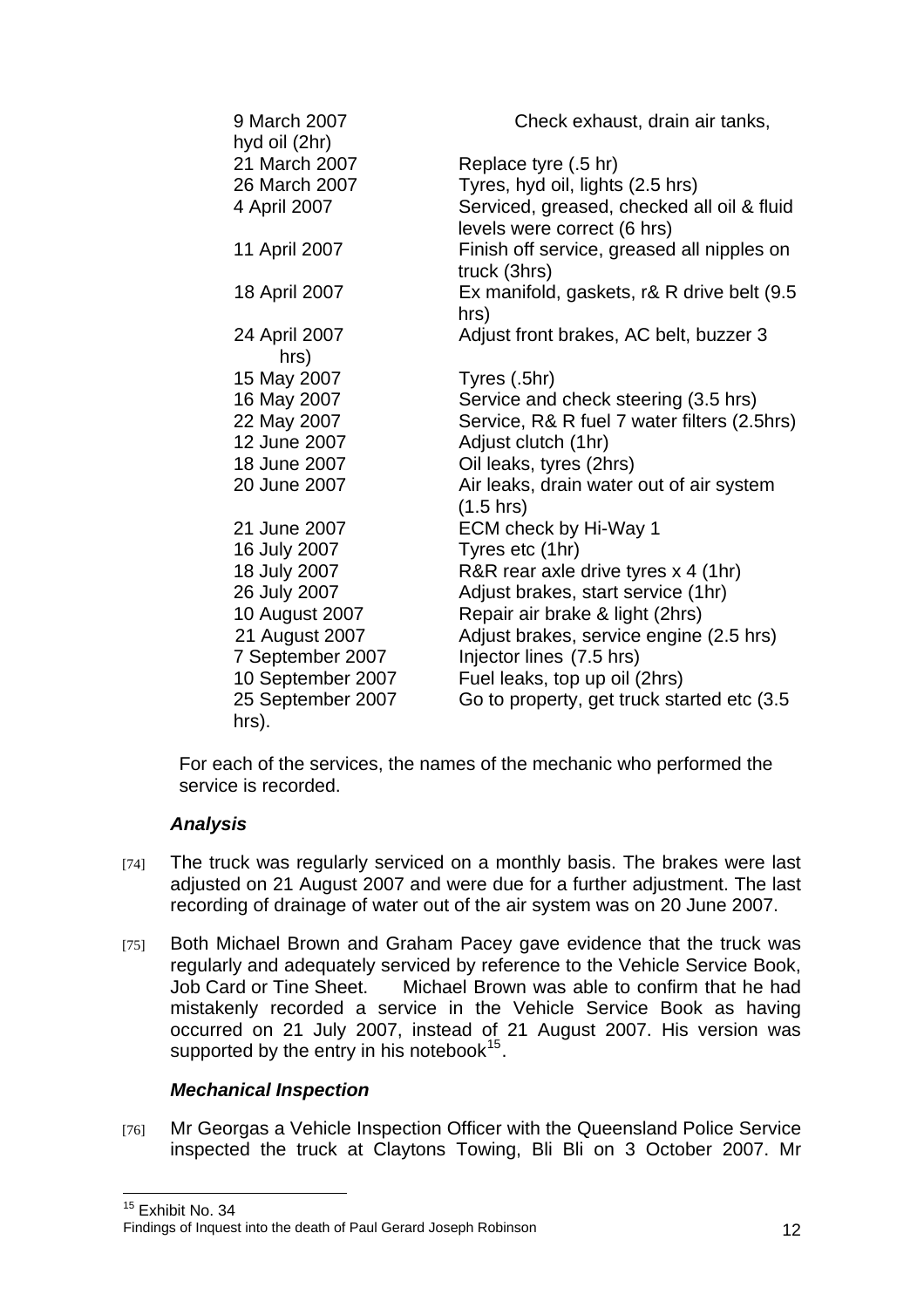Georgas is the holder of A Grade Motor Mechanics Certificate and has over fifteen years mechanical experience. He is a member of the Institute of Automotive Mechanical Engineers and a licensed motor vehicle examiner, approved by the Department of Transport. His position requires him to inspect vehicles involved in accidents and look for contributing factors.

- [77] Mr Georgas was tasked to do a mechanical inspection of the trucks and in the Task Summary report it was remarked "allegations of faulty brakes loss of air"<sup>[16](#page-13-0)</sup>. Three reports were prepared<sup>[17](#page-13-1)</sup>.
- [78] Impact damage was observed to the front and right hand side of the truck with damage to the front bull bar, cabin, doors, roof, grain bin, steering and suspension. He found that the truck braking system was air operated, equipped with drum brakes on all wheels. The air braking system was depleted of air due to foot brake valve housing, connecting air lines, and left hand front brake hose impact damage. The airbrake system was charged and all impact damaged hosing was sealed and audible air leaks were detected at the quick release valves which supplied the drive axle brakes.
- [79] The left hand front brake chamber was bent due to impact damage and he was unable to check the left hand front steer axle brake adjustment due to impact damage.

#### *Pushrods*

- [80] The ideal push rod travel for the truck's braking system, according to the Australian Air Brake Code of Practice, was between 36 millimetres, being at the lower end of the range and 44 millimetres at the maximum. This pushrod length indicates the brakes are correctly adjusted and are working at optimum efficiency. As the push rod measurements exceed 44 millimetres the truck's braking system is progressively getting less effective. The maximum pushrod travel is approximately 63.5 millimetres.
- [81] Mr Georgas noticed that all dual brake chambers fitted to the truck were "over stroked" and requiring adjustment as indicated by the pushrod stroke alerts. The dual brake chamber pushrods were marked with red paint. In the applied position if this red paint is visible it indicates that the brake slack adjusters require adjustment.
- [82] The right hand front steer axle brake adjustment was checked manually and it was within manufacturers specifications at 32 millimetres. The remainder of the brake pushrod measurements significantly exceeded the optimum 44 millimetres pushrod travel. That is six out of eight pushrods required adjustment.
- [83] The left hand steer axle 2 was 58 millimetres and right hand side steer axle was 53 millimetres. The left hand side drive axle 1 was 60 millimetres and right hand side drive axle 1 was also 60 millimetres. The left hand side drive (rear) axle was 57 millimetres and right hand side drive (rear) axle was 57 millimetres. The front drive axle brakes were grossly out of adjustment and

 $\overline{a}$ 

<span id="page-13-0"></span><sup>&</sup>lt;sup>16</sup> Senior Constable Christensen in the Task Summary Report Exhibit 15  $17$  !3 November 2007, 1 October 2009 and 9 October 2009.

<span id="page-13-1"></span>Findings of Inquest into the death of Paul Gerard Joseph Robinson 13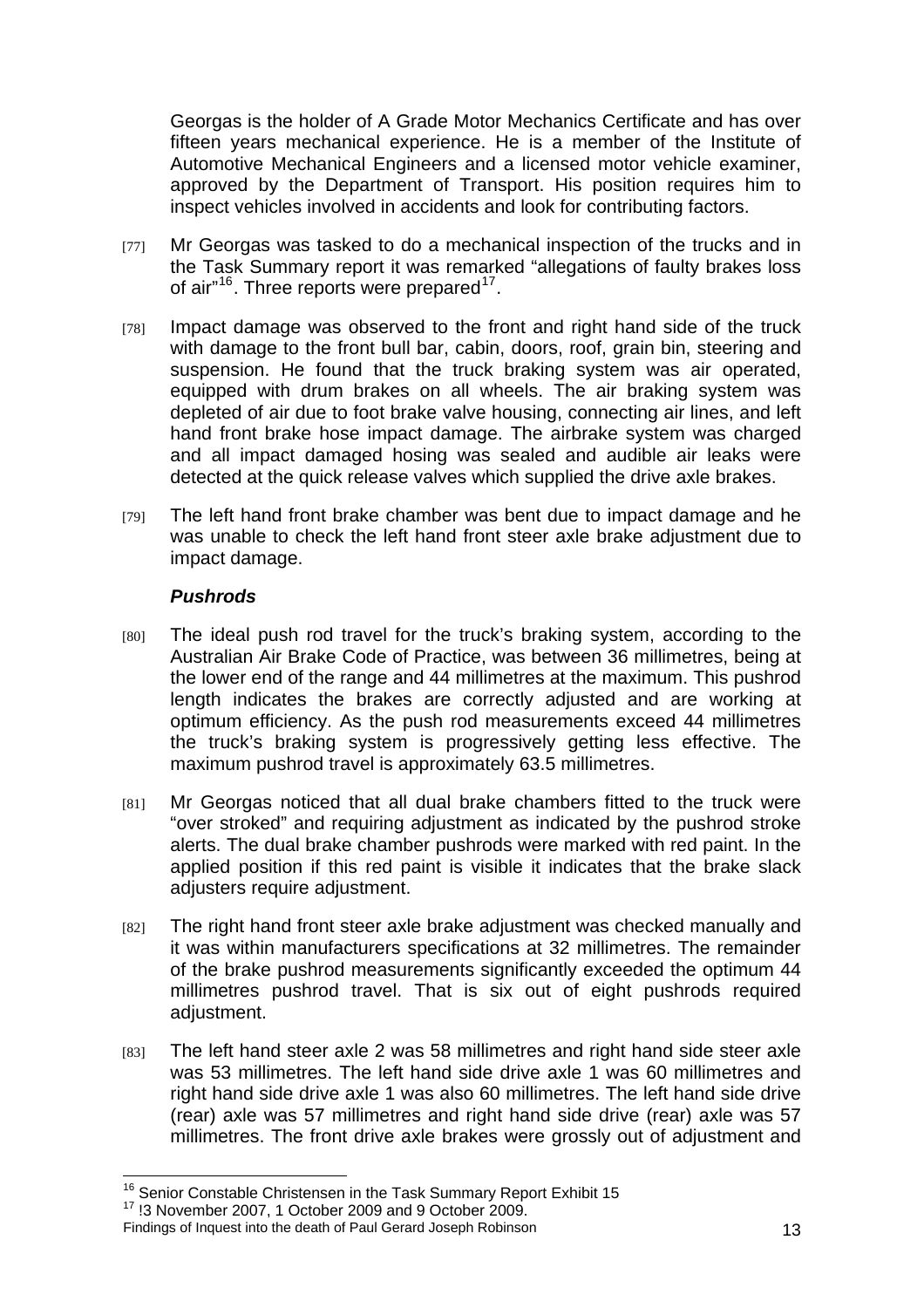these wheels could be rotated by hand when the brakes were fully applied. The rear of the truck was raised at the inspection site and the rear drive axles could be turned by hand with the park brake applied which indicated that the brake shoes were grossly out of adjustment and not making sufficient contact with the brake drums.

- [84] The maxi chamber brake adjusters were worn and the rear drive brake hoses were damaged (not leaking) as they were rubbing against the body during suspension travel. There was excessive free play (2-3mm) in the slack adjusters.
- [85] Dr Grigg accepted Mr Georgas's statement that the ideal push rod travel for the truck's braking system was between 35 and 44mm. The maximum push rod travel for the brake type was 63.5mm. He noted that although some of the measured travel approached the limit; none reached it. Nevertheless, the braking efficiency would have been decreased because of the reduction in leverage that could be applied via the push rod to the S-cam and consequently, in the force that could be generated to push the shoes onto the drum. The optimum possible reduction was around 30%.

#### *Brake Linings*

- [86] All brake linings were reported to have been in a satisfactory condition. Mr Georgas concluded that all brake linings were in a satisfactory condition by viewing the thickness of the inner sides of the linings without removing the brake drum. He was unable to recall whether he made his inspection through the inspection window or by taking a cover plate off. He did not feel it was necessary to remove eight sets of wheels to carry out such an inspection.
- [87] Dr Grigg criticised Mr Georgas for not removing each of the wheels, which would have taken up to eight hours. Dr Grigg said that the condition of the brake adjustments found after the crash would be affected by the extent of the wear on the brakes that were operating during the descent. His opinion was that it was a significant failure not to take the wheels off to remove the drums and examine them and the brake linings because it meant that a proper assessment of the condition of the brakes could not be made. Such an inspection would have enabled a better visual inspection of the brake linings and brake drums on all eight wheels.
- [88] However, Michael Brown, an experienced mechanic said that the normal practice when servicing trucks was to view the state of brake linings by inspection through the inspection window. Mr Georgas was satisfied that his inspection of the brake linings was such that he was able to conclude that the brake linings were in a satisfactory condition. His inspection practice was in line with the practice of the experienced mechanic Michael Brown. Also, it is consistent with the finding that the truck had been regularly serviced, albeit at the time of the incident the truck was due for a regular service. Therefore, the contention that Mr Georgas did not make a proper assessment of the brake linings is not accepted.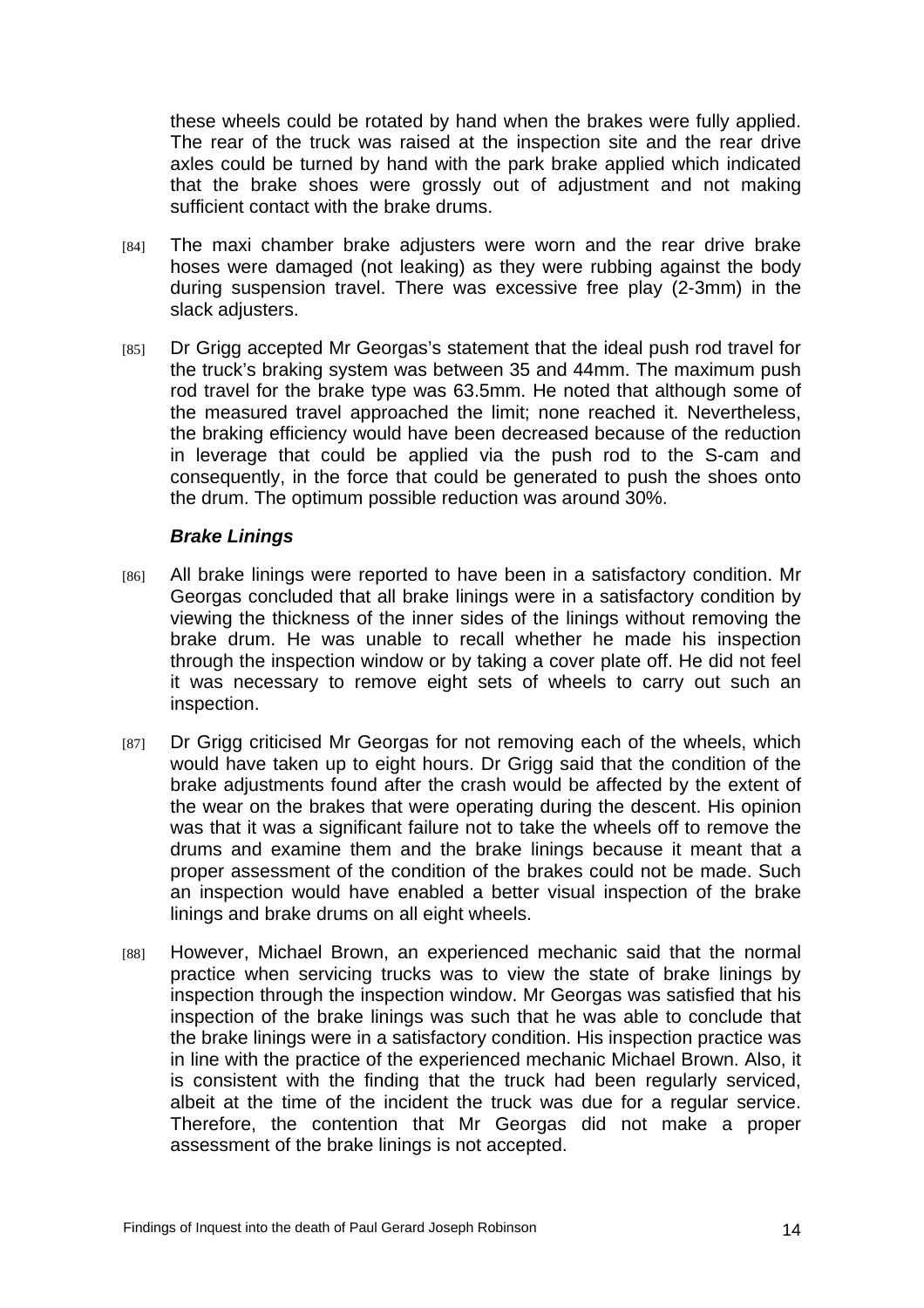#### *Water in air tanks*

- [89] A large amount of water (measurable in litres) was found in the air tank reservoirs adjacent to the left-hand side chassis rail. The water was not caught in a container and sprayed out under pressure. Mr Georgas was unable to measure the amount of water in the air wet tanks. He produced a photo which indicated a considerable amount of water came out<sup>[18](#page-15-0)</sup>. The photo shows the area of water and the soil being muddy, consistent with the amount of water stated by Mr Georgas.
- [90] Mr Georgas said that it was not uncommon for trucks to produce two and ahalf litres of water per day; but that much more than two and a-half litres came out. The water ran for a few minutes and he was stunned as to how long it ran.
- [91] He noted that the wet tank drain pull cord was located inboard and it required that the driver/mechanic crawl under the truck to access it.
- [92] Dr Grigg estimated the capacity of air receivers as around 35 litres each, making a total with four air receivers of 140 litres. He thought that if there were three litres of water in the receivers, the capacity available for the air would have been reduced by a few percent. His view was that was really not very significant. Further, even if there were 10L of water in the system, the wet tank would not even be half full and it was problematical whether even allowing for sloshing effects that water would find its way through the dry tanks into the brakes themselves. Dr Grigg did not place much reliance on the evidence of air and water leaks because of the possibility of accident damage.
- [93] After hearing the evidence on draining the wet tank from Graeme Wild and Trevor English, the conclusion is reached that draining the water tank was not a regular practice. Graeme Wild's evidence varied from draining the water tank every day to every second or third day. Mr Georgas said that to drain the water tank, a driver would have to crawl under the truck to drain the water. Graeme Wild thought there was a chain on the wet tank. Trevor English claimed that he used a broom stick to drain the cock of the wet tank.
- [94] Dr Grigg's conclusion in this area does not give sufficient regard to the evidence of Mr Georgas supported by the photographic evidence. Dr Grigg has underestimated the volume of water found in the air tanks. Mr Georgas says he could not measure the volume As each wet tank could accumulate 3-5 litres of water a day, over a few days the build up of water would have been much more than Dr Grigg took into account.. As such, the volume of water would have diminished the braking efficiency. To what extent is unknown.

## *Tyres*

 $\overline{1}$ 

[95] All tyres were in a satisfactory tread condition. Tests conducted indicated that of the tyres still inflated, the tyre pressure was satisfactory.

<span id="page-15-0"></span>Findings of Inquest into the death of Paul Gerard Joseph Robinson 15 <sup>18</sup> Photo 094 Exhibit Number 16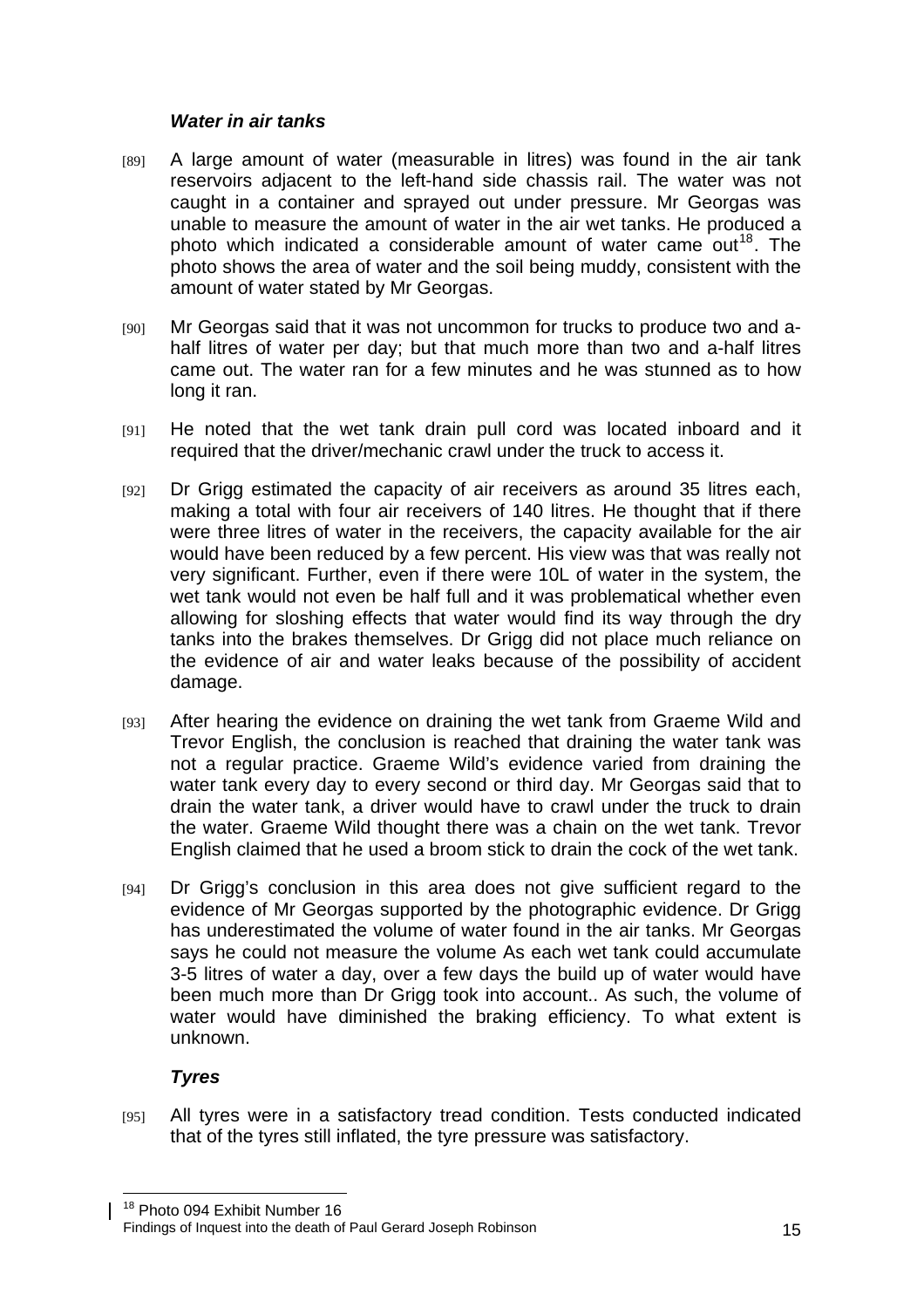#### *Air Compressor*

- [96] Mr Georgas removed the air compressor on 5 October 2007 and the ECM on 9 October 2007 as requested and delivered them to Cummins South Pacific, Darra for further testing. On removal, he turned the compressor by hand to check that it was not seized. He did not have the diagnostic equipment to evaluate the efficiency of the compressor.
- [97] Dr Grigg considered it a low possibility that a faulty air compressor significantly contributed to low air pressure in the truck's bra king system. Tyre markings indicated that the air brakes were working. The drivers of the truck prior to Paul did not notice any deficiency in the compressor. No earlier braking issues were noted. The slight leakage in the pressurised air system when tested may have been due to damage in the truck rollover.

## *Steering system & Suspension System*

[98] Upon inspection the steering input shaft at the power steering drive axle was broken due to impact damage. No steering system defects were found. The right hand side drive axle shock absorber was bent and leaking due to impact damage. The suspension otherwise was in a satisfactory condition.

## *Mr Georgas's Conclusion*

- [99] Mr Georgas concluded that the truck was in a dangerous mechanical condition due to braking system defects:-
	- all maxi-brakes were "out of adjustment";
	- excessive water in the air braking system;
	- air leaks at the drive axle quick release valves.
- [100] These defects would have considerably reduced the efficiency of the braking system and would have significantly increased the stopping distance of the truck. He further was of the opinion that the braking system had not been serviced or maintained recently.

#### *Analysis*

[101] Mr Georgas was of the view that the braking system had not been serviced or maintained recently. Although the Vehicle Service Book had been poorly kept, in that it did not reflect the maintenance performed on the truck, the truck was last serviced on 21 August 2007. The truck was due for a service. It is highly likely that the descent down the Maleny-Kenilworth Road resulted in some further degradation of the brakes. However, the conclusion is reached that the brakes were in need of re-adjustment at the top of the descent. The effect of the poor brake adjustment was to cause some brakes to run hot i.e. the front brakes and for brake fade to occur. This is consistent with the tyre markings. Thus when Paul needed to rely on the brakes they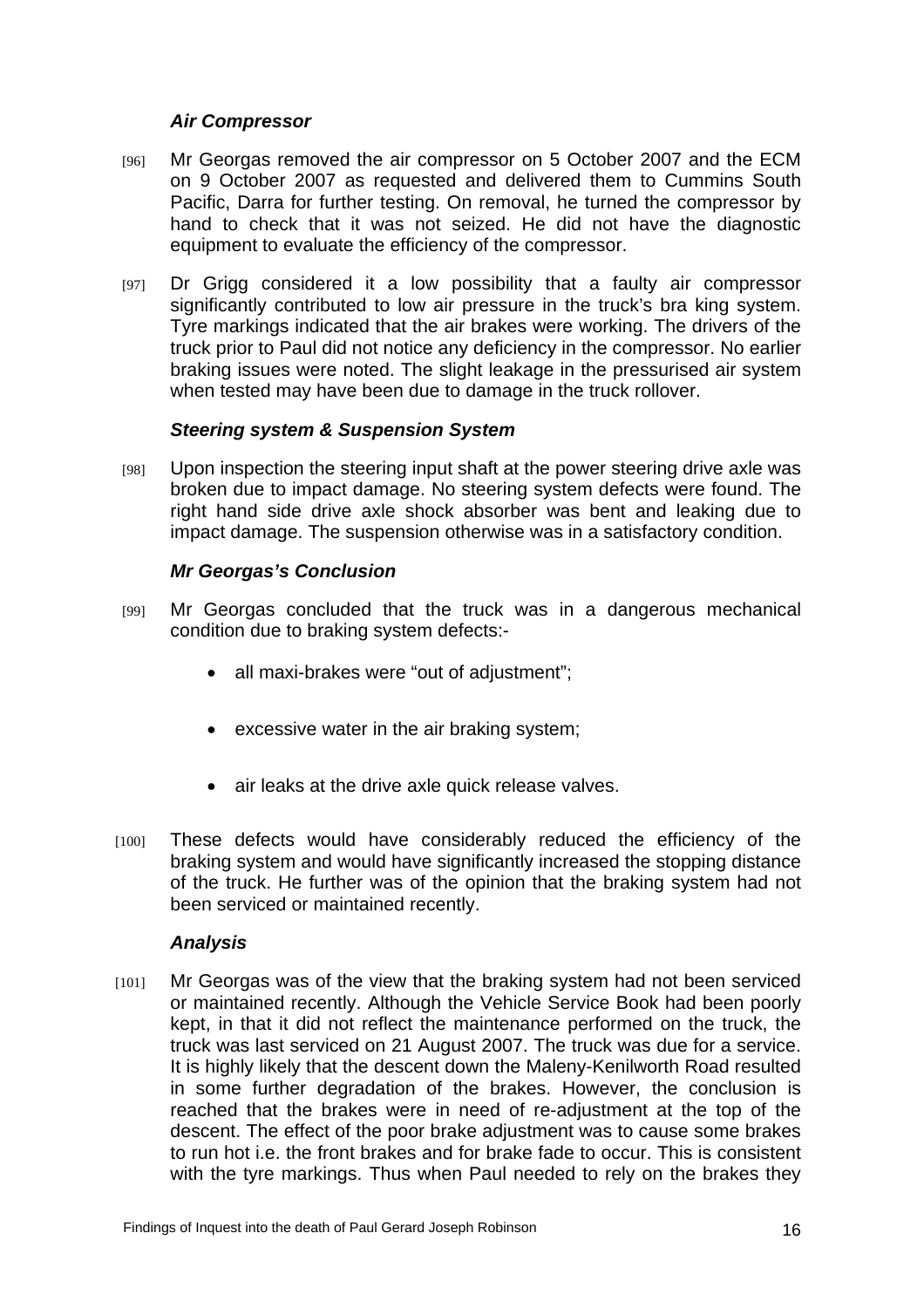were found wanting. In addition, the volume of water in the air tank added to the braking inefficiency

[102] There was acceptance by Dr Grigg that the brakes being out of adjustment would have reduced the efficiency of the braking system. The stopping distance of the truck would have increased due to the need for readjustment. Also, when the brakes were very hot the stopping distance would be greater. The poor brake adjustment had the potential to affect brake balance and cause some brakes to fade. Dr Grigg's estimate was that the potential effect was no more than 15 or 20%. He conceded that one of the factors contributing to the accident was reduced braking capability of the truck. Dr Grigg would not go as far as Mr Georgas's finding that the defects considerably reduced the braking system. He thought that view was a relatively extreme view. He incorrectly characterised Mr Georgas's evidence as giving the impression that the truck would have had almost no brakes at all. Mr Georgas said that the defects should have significantly increased the stopping distance of the truck. As Dr Grigg pointed out there were skid marks, albeit light not dark as would be expected. Also, Mr Houlihan attested that some were warm and some cold when felt which supports that some brakes were out of reasonable adjustment levels.

## *Electronic Control Module (ECM)*

- [103] The Cummins engine in the truck had an Electronic Control Module ("ECM") installed. The main function of an ECM is to control engine fuelling (metering and timing). Engine control is by a set of programs (algorithms). The engine hours are metered in hours: minutes: seconds (not time of day). A history is provided of electronic fault codes which define when the system is "out of range". It also records "engine derate" which is normally caused by an out of range engine system.
- [104] Mr Mursell, Electronic Products and Systems Manager, Cummins Engine Company analysed the data from the ECM. This was for the four hours prior to 638:18:28 engine hours, which was the last reading after the crash had occurred.
- [105] At 6434 hours a number of fault codes issued, which related to the breakdown of the truck at the McIntyre farm. The fault codes issued were "hard starting problem" and "engine derate". The fuel problem was rectified by the mechanic Michael Brown. There was no similar problem after that time.
- [106] At 6437 hours there were fault codes "low coolant level sensor" and "engine derate". The engine was idling and the coolant level was at a satisfactory temperature. The low coolant level did not lead at any stage to engine overheating.
- [107] At 6438:14:03 hours the truck was travelling at 32 kph, 3034 rpm, clutch depressed, brake released and throttle closed. At 3034 rpm the engine was over-speed. Within a second the engine speed had risen to 3211 rpm and the fuel solenoid had shut down while the clutch was still depressed and the brakes released. This was four minutes twenty-four seconds prior to when the crash occurred. This over-speed probably happened when Paul was Findings of Inquest into the death of Paul Gerard Joseph Robinson 17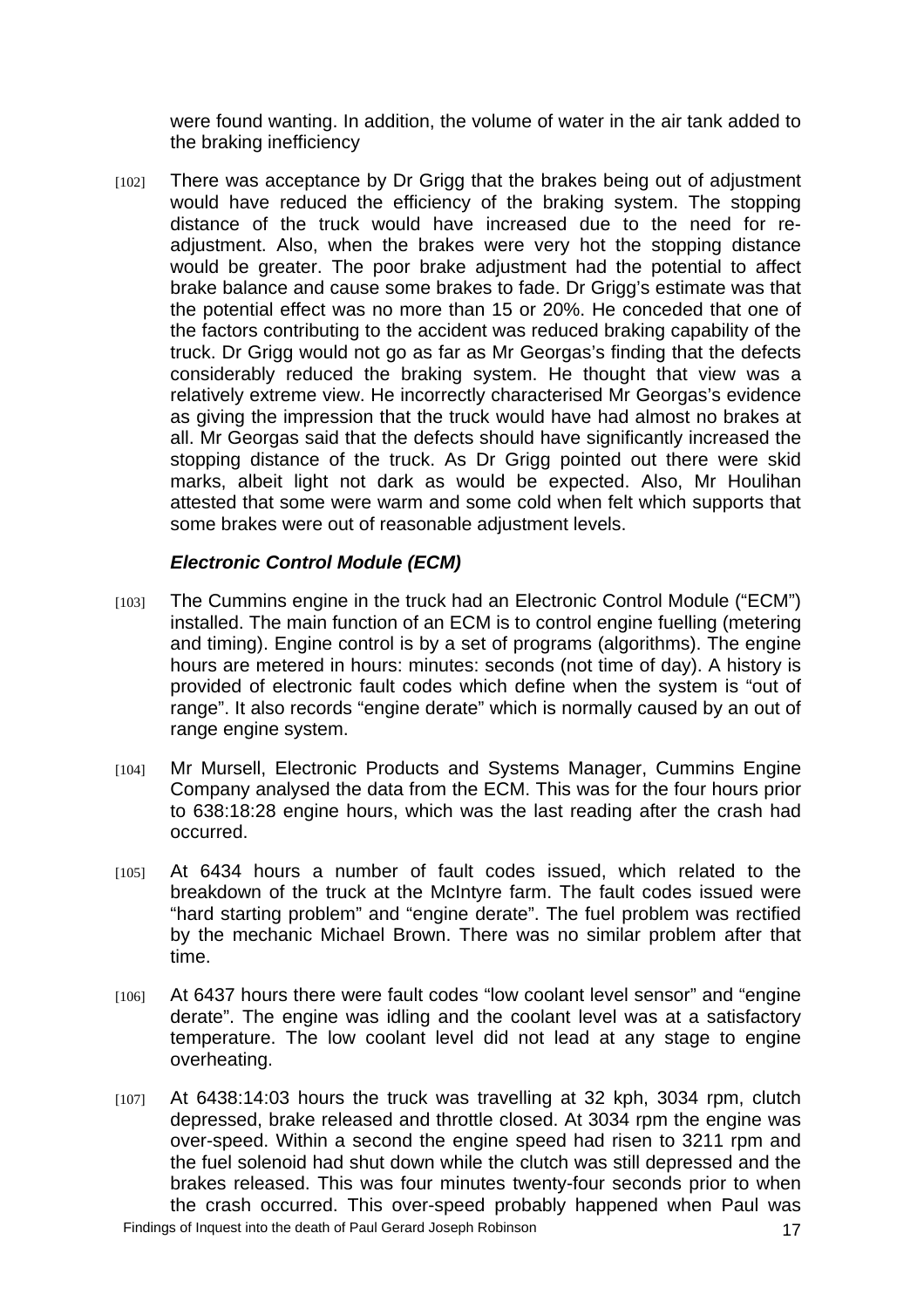attempting to engage the gears and the truck's speed was too high to allow the selection of a lower gear. No further over-speed was recorded for the remainder of the journey.

- [108] At 6438:18:27 hours the truck was travelling at 32 kph and 1299 rpm. A throttle pedal fault code was recorded consistent with the circuit being shorted. This reading and the reading one second later relate to the engine condition after the crash had occurred.
- [109] Mr Mursell was of the view for the four hours prior to the accident, the truck would have been extremely hard to drive. The engine was stalling and the engine had a throttle pedal fault making it difficult to control the truck. As such, there would have been difficulty in selecting the correct gear to descend a hill. The correct revolutions per minute of the engine to change gear would have been hard to achieve.
- [110] Dr Grigg was of a different view in that once Michael Brown had fixed the fuel problem at the McIntyre farm, there was no evidence of engine faults from the ECM data, apart from the over-speed. The level of and temperature of the coolant in the engine were traversed at the hearing also. However, the data does support the proposition that once the fuel problem was fixed, no further fuel problems were reported. Mr Wild who drove the truck to the McIntyre farm, was able to deliver the truck back to the depot at Beerwah without any further issues. Upon loading of the truck, Paul was able to negotiate his way up through Maleny. The absence of data during the descent down the range does not support the notion that Paul would have had difficulty with the engine and also had difficulty in changing gear.
- [111] The recording of the over-speed at 6438:14:03 hours has some significance; because it leads to inferences being drawn of the speed of the truck as it descended the range. The ECM data shows at 6438:14:03 hours the truck was travelling at 32kph. Four minutes twenty-four seconds later at 6438:18:27 hours the truck speed was 18km/hr. Dr Grigg makes the obvious point that the truck would not have capsized at 18kph. Dr Grigg's view is that the engine over speed occurred when the truck was at the top of the range and probably happened when Paul was attempting to engage the gears and the truck's speed was too high to allow the selection of a lower gear. He calculated the average speed for the truck's journey to the crash site on the basis that the over speed occurred at the top (50.5kph) and calculated other average speeds that assumed other locations for the over speed. Five locations were considered. Apart from the top of the range, each of the other possibilities was eliminated, as the speed necessary to support such a conclusion was too out of proportion. For example, selecting Devil's elbow as the location of the over speed would require an average speed of 34.1kph, which is too low. From the top of the range, the average speed to the accident location is calculated at 50.5kph.
- $[112]$  He was further of the opinion that there was a high probability that the speed when the capsize occurred was 55 kph or higher. This would mean that a slightly lower speed further up could still result in the same average speed. A higher speed on the level sections would also be possible.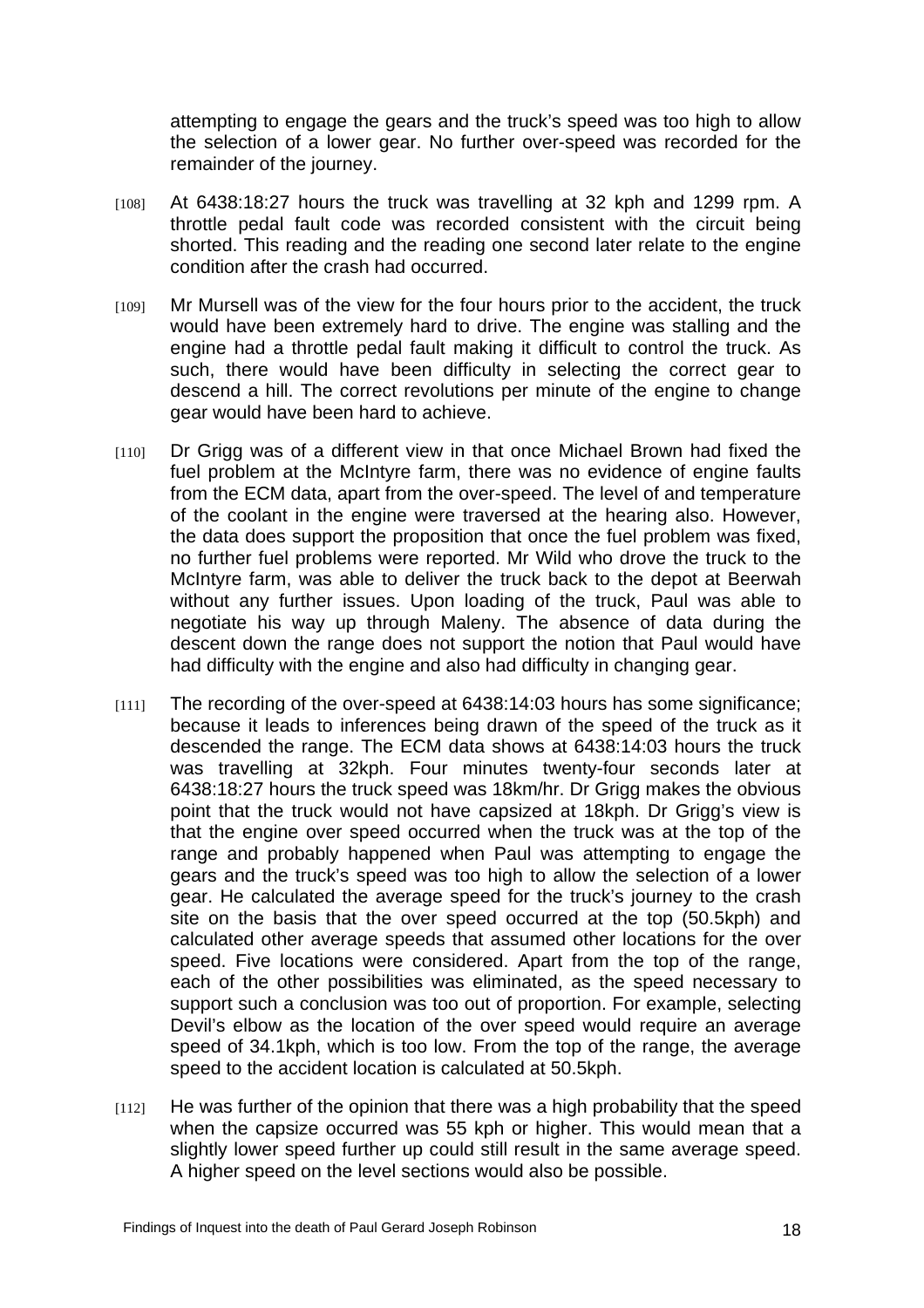- [113] The truck was going too fast to negotiate the final bend on the descent and as a consequence overturned. The truck negotiated a bend of similar radius to the final bend, which was 600m further back on the final steep section. Having gone round this bend, it is reasonable to infer that the speed of the truck must have increased approaching the final bend. Load shift is a possibility; but there does not seem to be any reason for the horse pellets to have shifted. For the truck to have capsized at a speed of 55kph or greater, at this speed the truck must have been in a high range gear. Fifth or sixth seems likely on Dr Grigg's calculations<sup>[19](#page-19-0)</sup>. With the tyre markings indicating some brake application, the speed beforehand would have been in excess of 55kph.
- [114] Where the over-speed occurred is not certain.. However, selection of the place of over-speed enabled Dr Grigg to make some estimates of the probable speed of the truck and the gear it was in on the descent. Although Mr Georgas on inspection of the switch of the gear knob noted it was in the high range, this observation is not conclusive that the gear was in the high range at the time of the accident.

## *Analysis*

- [115] The ECM is a system designed to protect the engine. It controls engine fuelling. The Cummins ECM expert Mr Mursell thought that the truck would have been difficult to drive and that Paul would have had difficulty in selecting the correct gear to descend the range. The ECM recorded the over-speed which most likely occurred at the top of the range. There is no data from the over-speed point until the truck rolled over. The absence of data between the two points does not enable a finding to be made that there were problems with the engine on the descent. Also, no finding can be made that there was difficulty in gear selection. It may have been that data was lost with the roll-over; but that is unlikely.
- [116] Dr Grigg's analysis supports the finding that the over-speed occurred at the top of the range. It further supports a finding at that point the truck was put into a high gear and remained in that gear until it was approaching the final bend, when a gear selection was made. In this high gear, the truck was travelling too fast for the final bend.

## *Accreditation Scheme*

- [117] In Queensland, there are two systems allowing heavy vehicles to operate on Queensland roads:-
	- the statutory system; and
	- the alternate compliance system.
- [118] The statutory system requires annual inspection by transport inspectors employed by the Department of Transport and Main Roads. Inspections take place at a departmental compliance inspection station.

<span id="page-19-0"></span> $19$  Exhibits 18 and 25

 $\overline{1}$ 

Findings of Inquest into the death of Paul Gerard Joseph Robinson 19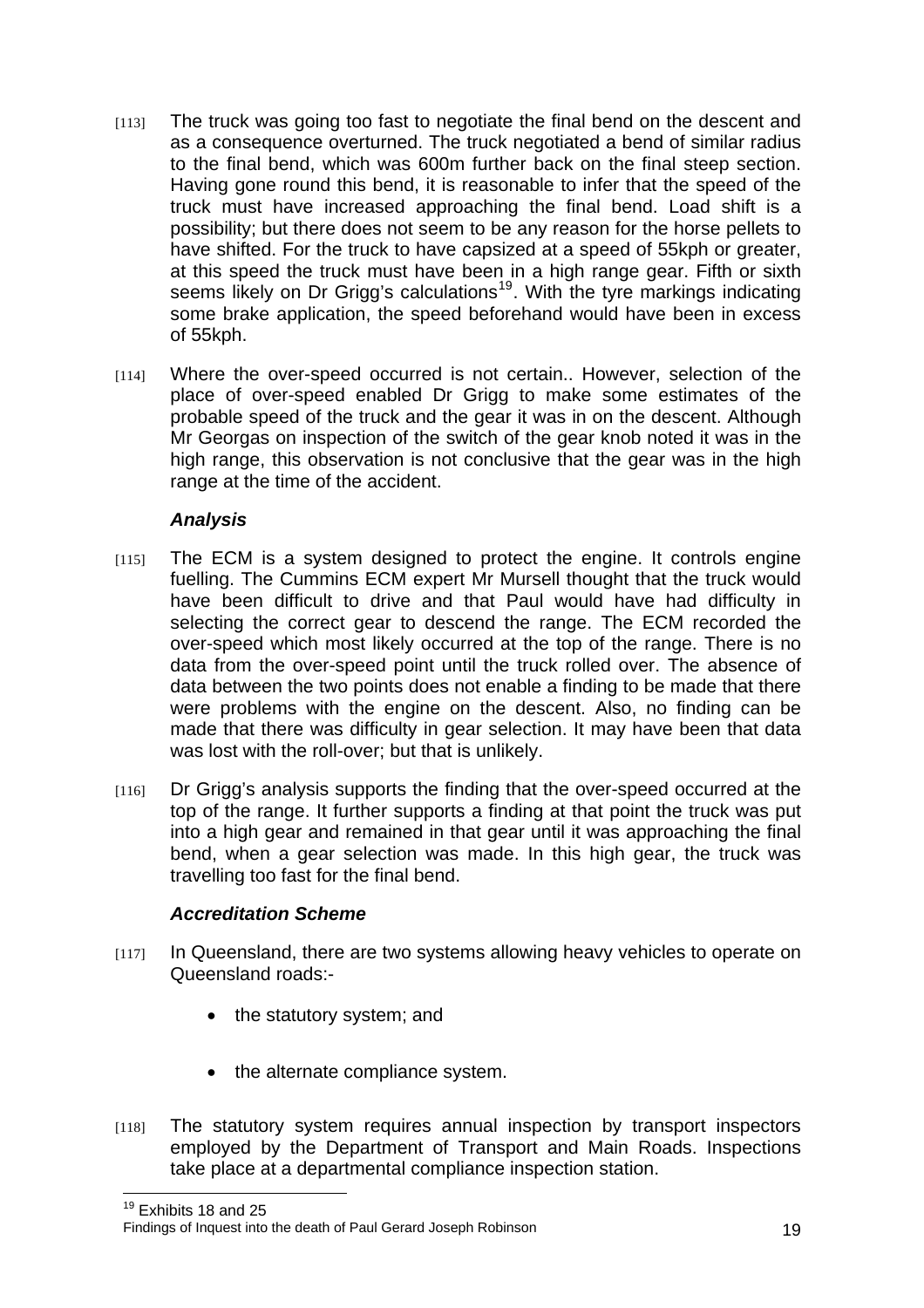- [119] The alternate scheme relevant is the National Heavy Vehicle Accreditation Scheme (NVHAS) which consists of three mutually exclusive modules:-
	- Mass Management;
	- Maintenance Management; and
	- Fatigue Management.
- [120] NVHAS is a national scheme. The NVHAS Business Rules administered by the National Transport Commission, govern the scheme. The business rules set the conditions of the scheme and every member of the scheme must adhere to the scheme. One of the main attractors and benefit of the NVHAS Maintenance Module is that an operator e.g. Woodlands Enterprises Pty Ltd does not have to present vehicles for annual inspection by Transport inspectors for the issuing of a certificate of inspection. The NVHAS Maintenance Management Standards stipulate that appropriately qualified persons must carry out the maintenance of vehicles to ensure that they meet roadworthy requirements.
- [121] When applying to join the NVHAS Maintenance Module, an operator has to provide a third part auditor's report on the operator's proposed management system. The management system takes into account nine standards – daily check, fault recording and reporting, fault repair, maintenance schedules and methods, records and documentation, responsibilities, internal review training and education and fuel quality.
- [122] Within the first six months of being accredited to the NVHAS Maintenance Module, the operator is required to engage a third party auditor to audit their management systems. The audit report is provided to the department of Transport and Main roads. Details of the audit are checked and any noncompliance of standards is investigated further. Audits are of the operator's systems and records kept by the operator. They do not involve inspections of the vehicles within the NVHAS.
- [123] Woodlands in January 2006 applied to join the NVHAS Maintenance Management Scheme. On 20 January 2006 Peter Simmons of Coastal Training and Audit Services completed an audit report and concluded that Woodlands Enterprises Pty Ltd satisfied the requirements of the standards for entry into the scheme. On 1 March 2006 the company was notified of its acceptance into the scheme from 28 February 2006 until 28 February 2008.
- [124] On 31 March 2006 the company applied to add 13 additional vehicles to its maintenance accreditation, including Iveco truck registration number 764 JFZ and these vehicles were added to its accreditation from 20 April 2006.
- [125] A six-month compliance audit was conducted by Mr Alton Stanley of Transport Compliance solutions on 21 August 2006. The areas identified for improvement were records and documentation and internal review. It was noted that the company's system showed a strong commitment to NVHAS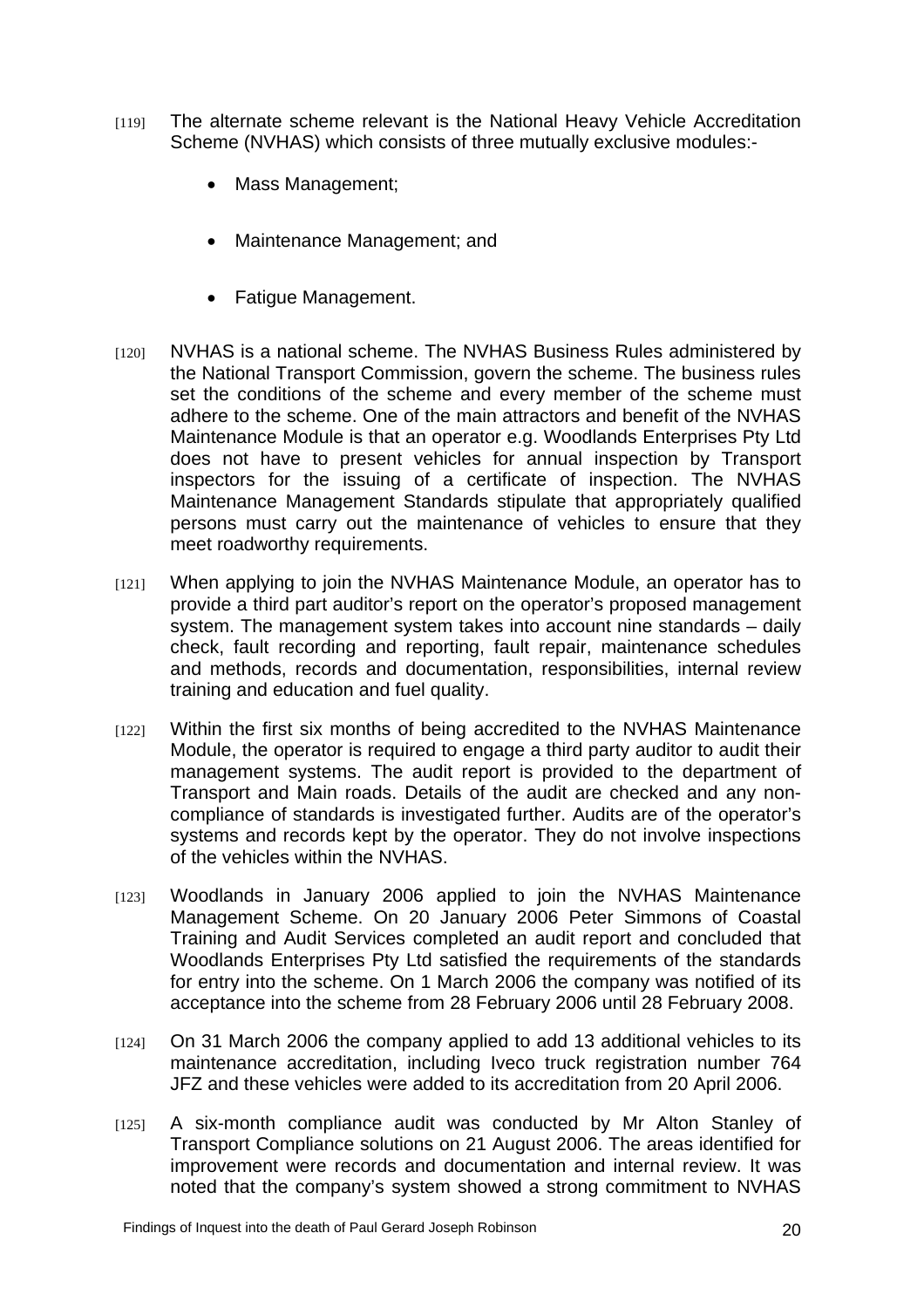maintenance management and to continuous improvement. Mr Stanley recommended accreditation should be continued.

- [126] Subsequent to the incident on 25 September 2007, the Department commissioned Mr Paul Molenaar of iComply to do a triggered audit of the company's NVHAS maintenance modules and which was carried out on 7 and 8 November 2007. Mr Molenaar concluded that whilst the company had procured a comprehensive maintenance management system, it had not been effectively integrated throughout its transport operations and the company was non-compliant with its own system and the majority of the maintenance management standards required by the NVHAS Maintenance Scheme. Major non-conformances identified were:-
	- Daily check
	- Fault recording and reporting
	- Fault repair
	- Maintenance schedules and methods
	- Records and documentation
	- Responsibilities
	- **Internal review**
	- Training and education.
- [127] For the truck only four fortnightly Daily Check forms were completed and available for inspection since being entered into the system in January 2006. Also, for this form drivers had not formally recorded checking the braking system prior to departure and operating the vehicle on a public roadway. The auditor noted that this item is often missed when completing the Daily check form.
- [128] The maintenance documentation for the truck consisted of:

Service Book entries

No entry inspection report

1 Job Card Report

1 Service Sheet A B or C not known – dated 23/6/07 partially completed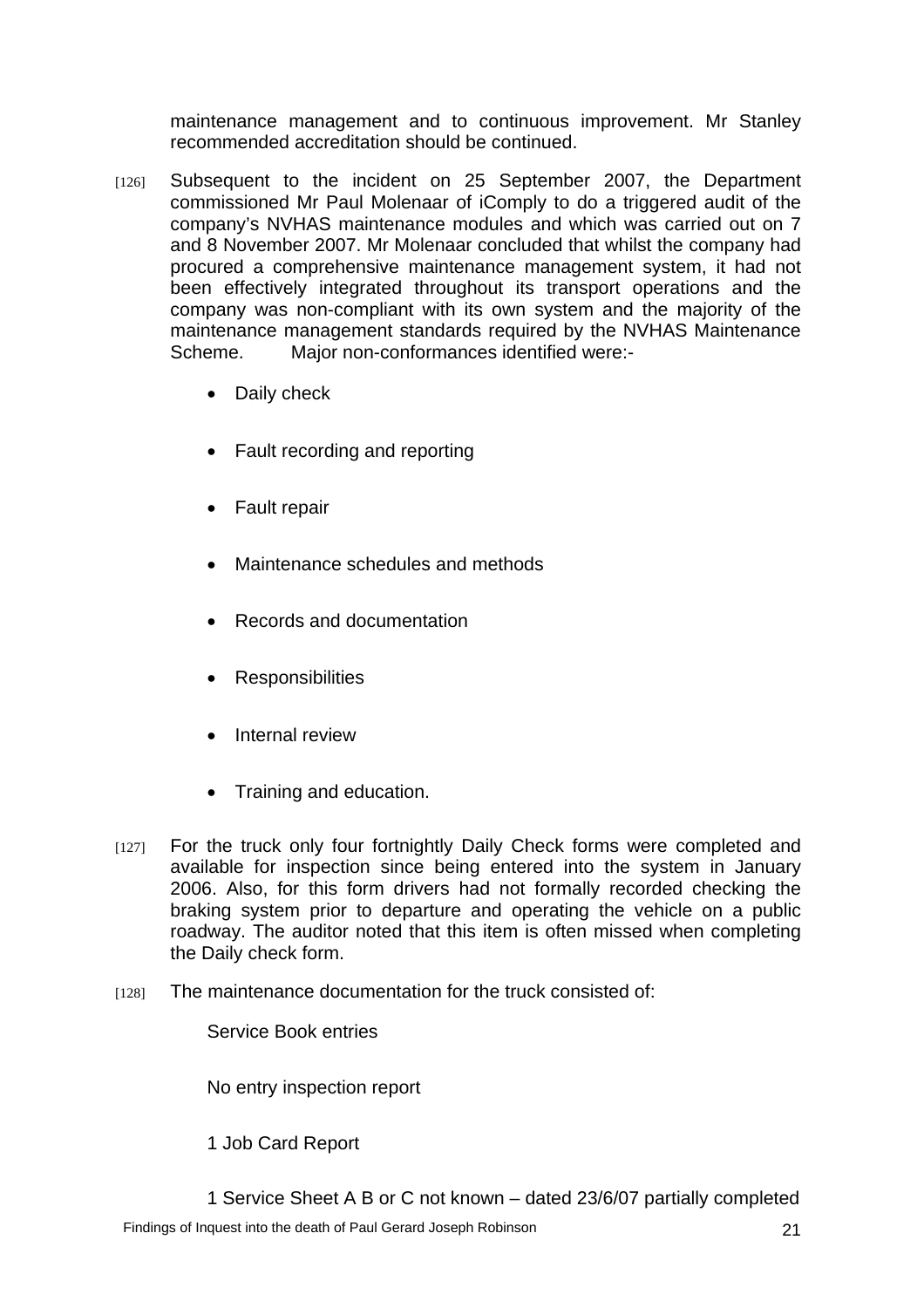#### No Annual Inspection Report.

- [129] On 26 November 2007 the company was notified of the cancellation of NVHAS maintenance module approval. The company contested the decision. On 17 December the company was provisionally reinstated to 31 January 2008. The Department commissioned a further compliance audit on 17 January 2008 by Peter Simmons. His report noted conformance verified for all but four of the requirements of the standard and minor nonconformance requiring rectification of daily checks, fault recording and reporting, maintenance schedules and methods and records and documentation. The audit showed faults still remaining with documentation not being completed. Also, not all scheduled servicing was able to be identified from the records that were kept. The company was reinstated by 6 February 2008.
- [130] Queensland Transport did not report back to Senior Constable Christensen the result of Mr Molenaar's audit.

#### *Inter- Agency Co-operation*

- [131] The Forensic Crash Unit of the Queensland Police Service was the lead forensic investigation unit into the accident. It provided the first response. Also, under the Police Powers and Responsibility Act 2000 it had powers to secure, restrict and otherwise preserve accident scenes; and issue relevant warrants and seizure notices. It has the forensic tools to determine the cause of traffic incidents on public roads. The initial assessment based on findings at the scene of the accident was that brake failure occurred. This was subsequently reinforced by the police mechanic who examined the truck. However, as the investigation progressed it turned into a wider investigation into the maintenance program and condition of the trucks at Woodlands. Such an investigation was beyond the core capabilities and resources of the officers of the Forensic Crash Unit.
- [132] Senior Constable Christiansen sought help from two sources Workplace Health and Safety Queensland (now known as Fair and Safe Work Queensland) and Queensland Transport. With the benefit of hindsight, a conference of responsible officers at management level should have been held at an early stage to develop a co-ordinated team approach to the investigation. Rather, what occurred was that a silo approach was taken by each agency, limited by the policy and legislation restrictions in each jurisdiction. It was not a professional approach to the investigative needs arising from the accident. Partly, the approach taken was blinkered by the categorisation that the investigation was of a motor vehicle accident; whereas there was a need to investigate beyond the normal paradigm.
- [133] Queensland Transport did not become involved until Senior Constable Christensen contacted Mr Huxham of Queensland Transport by email on 8 October 2007. A request was made that Queensland Transport conduct a full audit of Woodlands maintenance program and the condition of the trucks owned by the company and provide written advice of the audit. The action taken by Mr Huxham was to refer the request to the NVHAS Accreditation Section for urgent auditing of Woodlands. Queensland Transport did not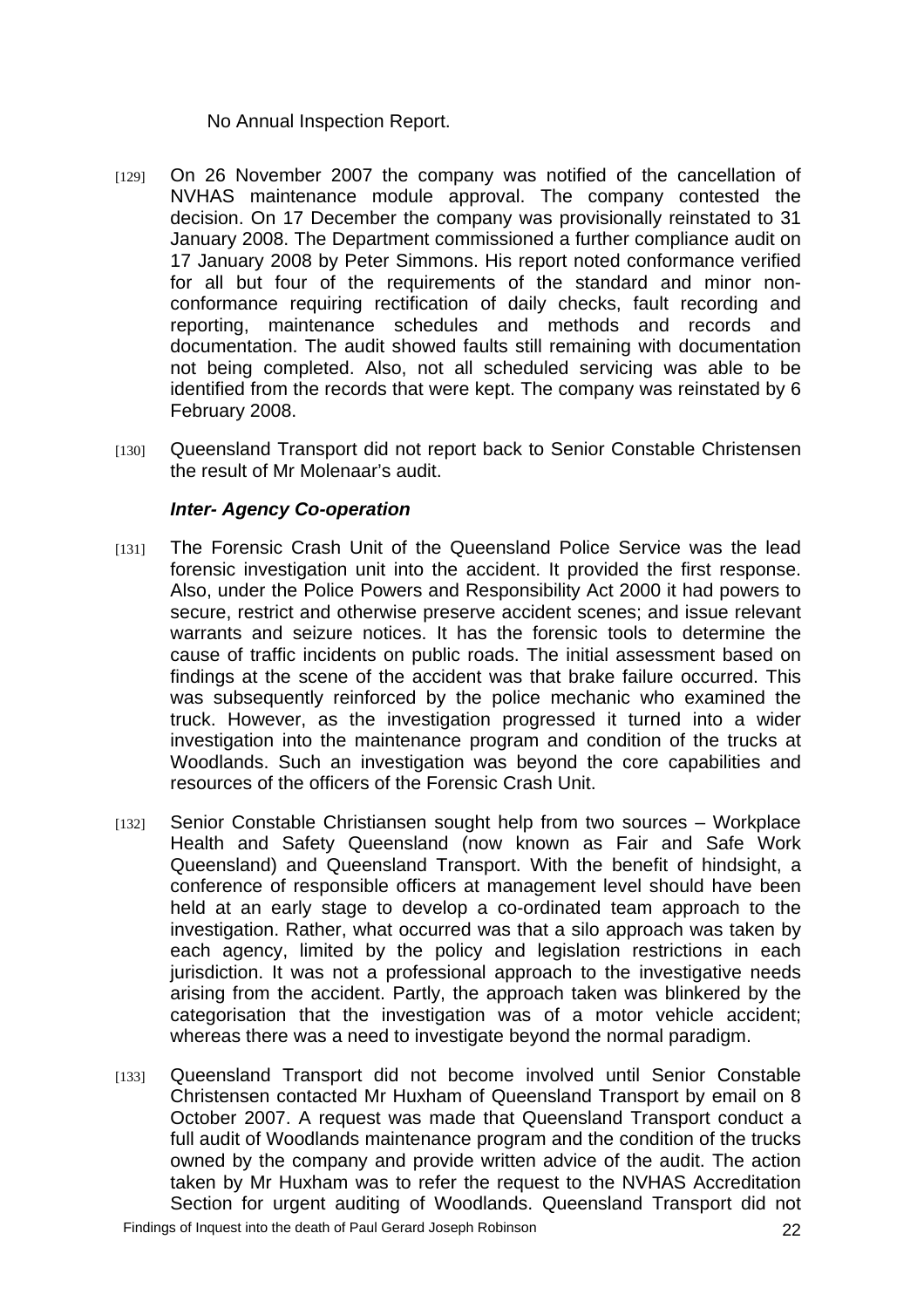report back to Senior Constable Christiansen the results of the audit conducted by Mr Molenaar.

- [134] There is much force in the submission made on behalf of Workplace Health and Safety Queensland that it was odd that a full investigation was not automatically triggered by the regulators of the NVHAS Accreditation scheme on the evening Paul died. Queensland Transport officers had an extensive array of statutory requirements:-
	- Transport Operations (Road Use Management) Act 1995;
	- Transport Operations (Road Use Management Vehicle Standards and Safety) Regulation 1999;
	- Transport Operations (Mass Dimensions and Loading) Regulation 2005;
	- Transport Operations (Road use Management Fatigue Management) Regulation 2008;
	- Australian Design Rules;
	- National Heavy Vehicle Accreditation Scheme (NVHAS) Maintenance Management Guide.
- [135] Workplace Health and Safety Queensland was requested to do a full and extensive audit of Woodlands and report its findings to Senior Constable Christiansen. Inspector Raymond Kickbush delegated Inspector John Bishop to do a material and plant handling assessment. No instructions were given to look at the truck Paul was driving. There was consistent liaising with Senior constable Christensen.
- [136] Inspector Bishop performed a "Materials Handling" assessment on 19 November 2007 at the request of Workplace Health and Safety Queensland. He was instructed to focus upon the plant maintenance systems and process. It focussed upon plant such as forklifts, pallet jacks and trolleys and involved the assessment of elements including operator competencies, plant condition, operating environment and plant maintenance. Inquiries were made about items of plant generally including maintenance of mechanical items including trucks. Inquiries were also made with Woodlands staff about servicing at its workshop Two findings were made. The first was that there was no system failure at Woodlands requiring intervention. The second was that jurisdictionally other agencies (namely Queensland Transport) ought to have intervened. Improvement notices were issued on training, instruction and information for workers regarding forklift data plates and liquid petroleum gas decanting.
- [137] A conference occurred with QPS on 20 November 2007. Information obtained from QPS included vehicle service records for the truck.
- [138] Inspector Kickbush at no time had contact with Queensland Transport but was aware that Senior Constable Christiansen had made a request for assistance to Queensland Transport.

## **Findings required by s 45 Coroners Act 200**3

[139] The deceased person was Paul Gerard Joseph Robinson who was born on 18 July 1957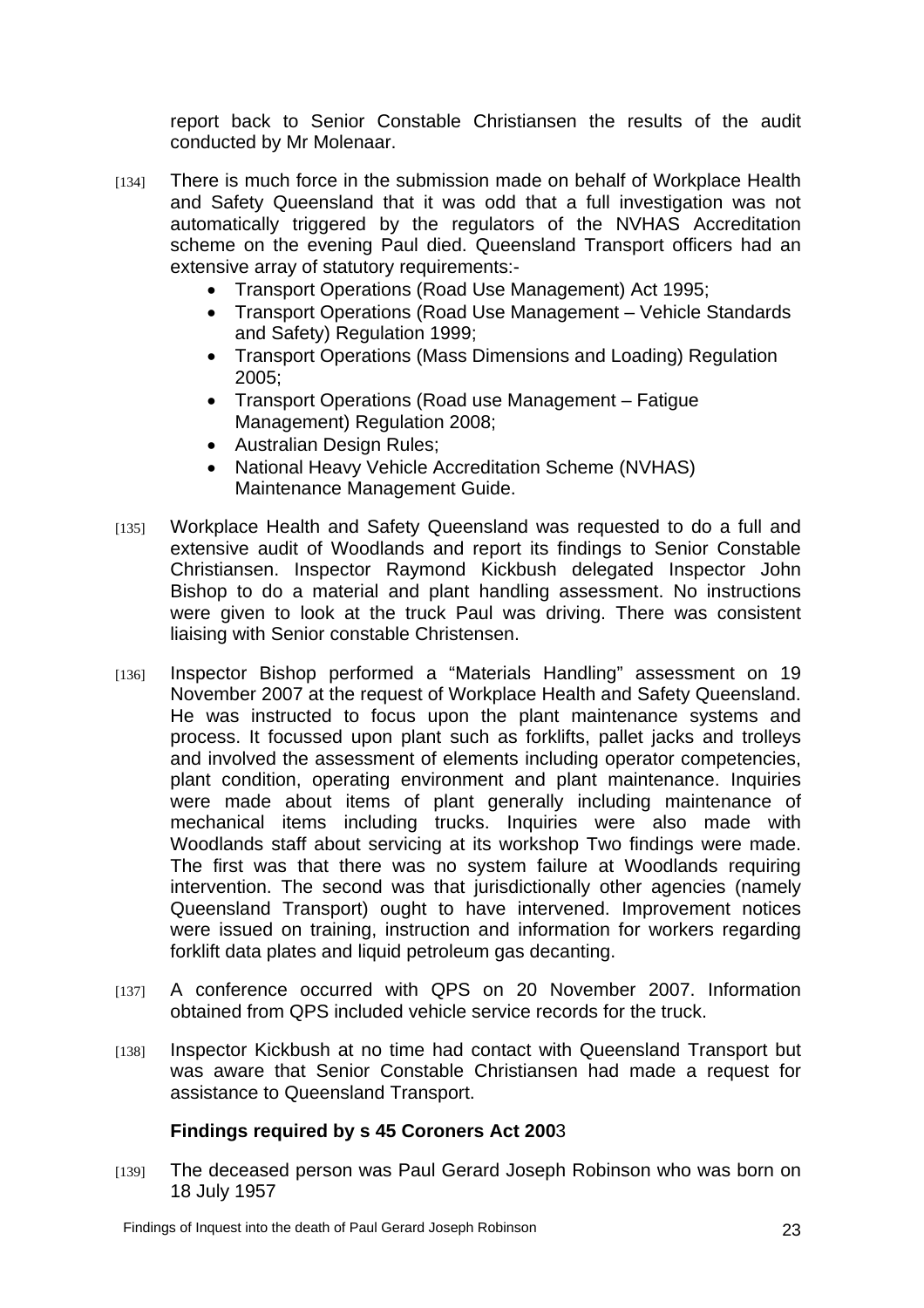- [140] Paul died on the Maleny-Kenilworth Road, Conondale on 25 September 2007.
- [141] He died due to multiple injuries sustained in a motor vehicle accident. The cause of the accident was due to a number of factors combining.
- [142] Paul was an experienced driver of trucks; but was not familiar with driving the truck on the Maleny-Kenilworth Road, let alone at night.
- [143] Experienced drivers of trucks upon seeing the warning signage at the top of the range on the Maleny-Kenilworth road would have engaged the truck in low gear.
- [144] An engine over speed as recorded by the ECM system occurred at the top of the range when Paul was attempting to engage the gears. The truck was put in a high gear; not a low gear. The non-selection of a low gear created the serious risk of losing control of the truck during its descent.
- [145] The sign "Steep Descent Trucks Use Low Gear" placed about 100m after the commencement of the second level section on the descent was not placed close enough to the final decline, so as to alert a driver to the further steep decline and the need to ensure a truck was not travelling too fast.
- [146] Paul managed to negotiate the truck down the range, including a similar bend 600m prior to the accident bend. During the descent there were two level sections where there was an opportunity to decrease the truck speed.
- [147] Upon approaching the last bend on the descent, signage indicated the severity of the curve. The brakes were applied and a lower gear selected. The truck did not slow enough to make the bend; due to the brakes needing adjustment and the volume of water in the air tanks. The truck was in a high gear when it capsized and travelling at least 55 kph. If the brakes had not been faulty, it is unknown whether the truck would have slowed sufficiently to have made the bend.

# **Recommendations**

[148] A number of recommendations were made during the course of the hearing. Each has been considered.

#### **1. Briefing of mechanical examiner**

- [149] Senior Constable Christiansen submitted a request for a mechanical examination of the truck. The mechanical examiner Mr Georgas was given minimal information in advance of his inspection. He was informed "Allegation of faulty brakes loss of air". While he was informed the location of the accident and that it was a fatal accident, he was not provided with photos, nor was he given information as to the route the truck took, in particular the descent down the range.
- [150] Dr Grigg thought that wherever the condition of brakes was an issue in future cases that the mechanical examiner be made aware of the circumstances of the accident so that consideration could be given to Findings of Inquest into the death of Paul Gerard Joseph Robinson 24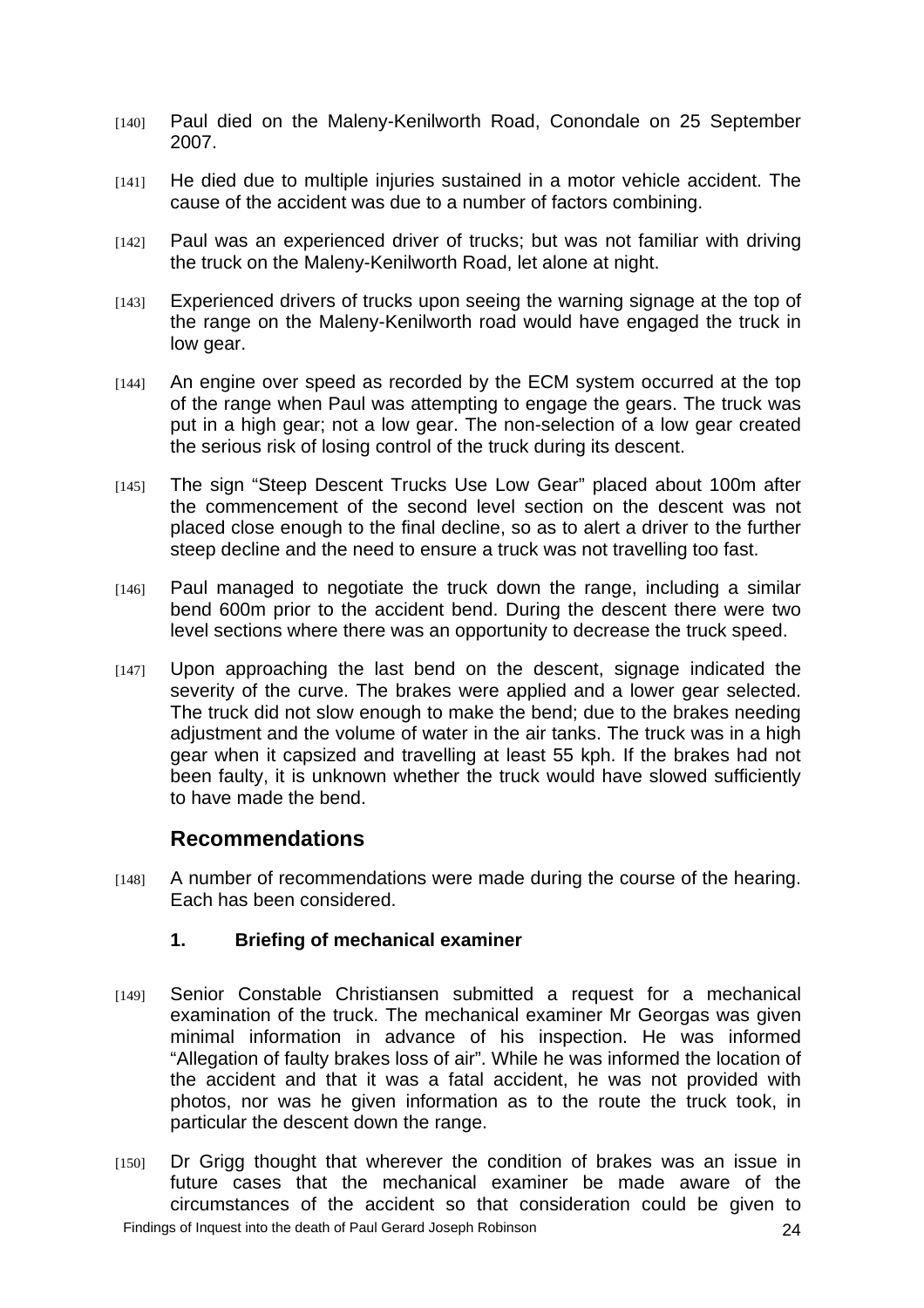dismantling the brakes and actually inspecting the linings and drums. This recommendation has some strength. While the ultimate decision might have been not to inspect any further than Mr Georgas did in this instance, by being fully informed of the circumstance of the accident, a decision could have been reached to allocate more time and resources to the examination of the truck. Even with the added knowledge, it is possible that the same amount of time would have been given. At least, it would have been a better informed decision.

*Recommendation***:** That when a request is made for a mechanical examination of an accident vehicle, that the request set out the known circumstances of the accident.

## **2. Signage**

[151] Criticism was made by Dr Grigg of the positioning of the warning sign on the level section prior to the final descent. He recommended a sign be added prior to the final decline. This recommendation is agreed with. Queensland transport is reviewing the signage for all roads with declines in the South East Queensland as part of its management of hazardous grades.

*Recommendation:* That Queensland Transport considers Dr Grigg's recommendation as part of its review of signage for declines in South East Queensland.

#### **3. Inter-Agency Co-operation**

- [152] Senior Constable Christiansen needed assistance as his investigation progressed. It progressed beyond the scope of a truck roll-over to the investigation of a company's vehicle maintenance. He was not equipped and did not have the resources to perform this aspect of the investigation. His core capability was in the investigation of motor vehicle accidents. The agency with the higher level of statutory responsibility for motor vehicles, Queensland Transport did not even report back to senior Constable Christiansen the findings made on the audit of the company's accreditation system. Workforce Health and safety merely audited plant and materials.
- [153] Lessons need to be learned by all agencies involved of a better way to work together in the future in such a situation as unfolded in this instance. A more co-operative approach is needed. There needs to be a commitment at senior level to commit resources to ensure a more co-operative professional investigation is carried out.

**Recommendation:** Senior officers of Queensland Police Service, Workplace Health and Safety Queensland and Queensland Transport confer and develop an action plan to ensure inter-agency co-operation occurs through allocation of resources and priority to ensure timely investigation of any future truck accident.